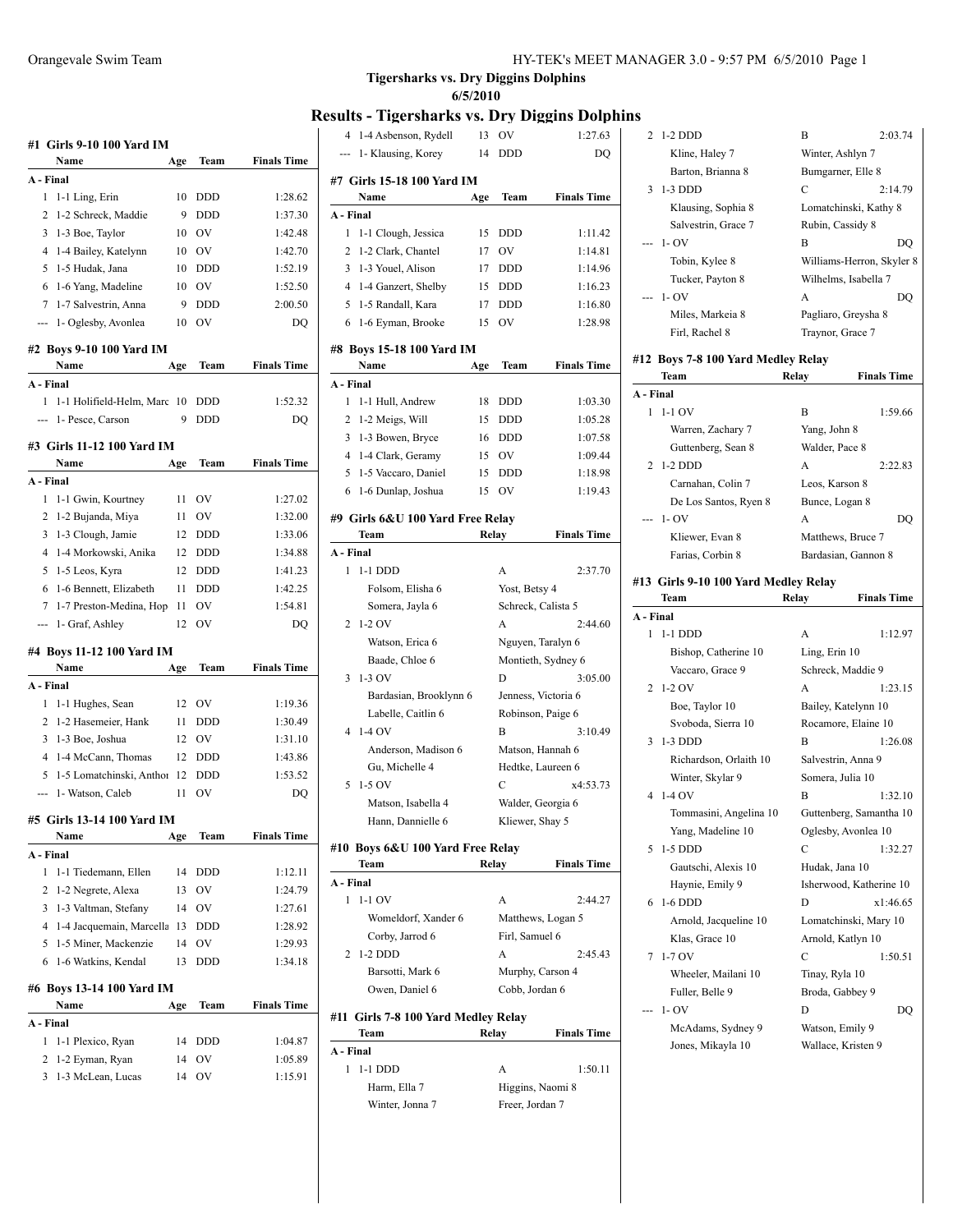# **Results - Tigersharks vs. Dry Diggins Dolphins**

|                             | Team                                  | Relay           | <b>Finals Time</b>        |
|-----------------------------|---------------------------------------|-----------------|---------------------------|
| A - Final                   |                                       |                 |                           |
| 1                           | 1-1 DDD                               | A               | 1:29.01                   |
|                             | Pesce, Carson 9                       |                 | Biegel, Mason 9           |
|                             | Savino, Jack 9                        |                 | Holifield-Helm, Marcus 10 |
| 2                           | $1-2$ DDD                             | $\overline{B}$  | 1:52.96                   |
|                             | Perez, Grant 9                        | Taylor, CJ 10   |                           |
|                             | Owen, Nicholas 10                     |                 | Bumgarner, Isaac 10       |
| 3                           | $1-3$ OV                              | A               | 1:57.06                   |
|                             | Bardasian, Zachary 10                 | Shaw, Travis 9  |                           |
|                             | Boe, Jacob 9                          | Holden, Max 9   |                           |
|                             | $1 - OV$                              | B               | DO                        |
|                             | Dunlap, Ethan 10                      | Rose, Jakob 9   |                           |
|                             | Montieth, Anthony 9                   |                 | Bourassa, Adrien 10       |
|                             | #15 Girls 11-12 200 Yard Medley Relay |                 |                           |
|                             | Team                                  | Relay           |                           |
|                             |                                       |                 | <b>Finals Time</b>        |
|                             |                                       |                 |                           |
| 1                           | $1-1$ OV                              | A               | 2:40.92                   |
|                             | Bujanda, Miya 11                      |                 | Caravella, Danielle 12    |
|                             | Dummett, Emily 12                     |                 | Gwin, Kourtney 11         |
| $\mathcal{D}_{\mathcal{L}}$ | $1-2$ DDD                             | A               | 2:43.85                   |
|                             | Hightower, Dayna 12                   |                 | Lishman, Kaitlin 12       |
|                             | Clough, Jamie 12                      |                 | Morkowski, Anika 12       |
| 3                           | 1-3 OV                                | B               | 2:59.35                   |
|                             | Warren, Katelyn 11                    | Coyne, May 11   |                           |
|                             | Higby, Cora 12                        | Fuller, Kate 12 |                           |
| A - Final<br>4              | 1-4 DDD                               | B               | 2:59.79                   |

|    | Clough, Jamie 12      | MOľKOWSKI, ANIKA 12 |         |
|----|-----------------------|---------------------|---------|
|    | $3 - 1 - 3$ OV        | B                   | 2:59.35 |
|    | Warren, Katelyn 11    | Coyne, May 11       |         |
|    | Higby, Cora 12        | Fuller, Kate 12     |         |
|    | 4 1-4 DDD             | B                   | 2:59.79 |
|    | Bennett, Elizabeth 11 | Klausing, Summer 12 |         |
|    | Rogers, Sarah 12      | Leos, Kyra 12       |         |
|    | 5 – 1-5 DDD           | C                   | 3:15.47 |
|    | Moore, Emily 11       | Ganzert, Lindsey 11 |         |
|    | Lujan, Rebecca 11     | Bailey, Cammie 12   |         |
| 6. | $1-6$ OV              | C                   | 3:26.33 |
|    | Graf, Ashley 12       | Rose, Shayla 11     |         |
|    | Mansanet, Portia 11   | Knopp, Cassidy 11   |         |
|    |                       |                     |         |

#### **#16 Boys 11-12 200 Yard Medley Relay**

|           | Team               | Relay                | <b>Finals Time</b>       |
|-----------|--------------------|----------------------|--------------------------|
| A - Final |                    |                      |                          |
| 1         | $1-1$ DDD          | A                    | 2:51.85                  |
|           | Watkins, Noah 11   |                      | Stumbaugh, Parker 11     |
|           | Hasemeier, Hank 11 |                      | Lomatchinski, Anthony 12 |
|           | $2 \t1-2$ OV       | A                    | 2:52.12                  |
|           | Bourassa, Nolan 12 | Guest, Austin 11     |                          |
|           | Boe, Joshua 12     | Hughes, Sean 12      |                          |
| 3         | 1-3 DDD            | B                    | 3:38.34                  |
|           | Seitles, David 11  | Tiley, Logan 11      |                          |
|           | McCann, Thomas 12  | Bradley, Nicholas 12 |                          |
|           |                    |                      |                          |

# **#17 Girls 13-14 200 Yard Medley Relay**

| Team                | Relay          | <b>Finals Time</b>         |
|---------------------|----------------|----------------------------|
| A - Final           |                |                            |
| 1 1-1 DDD           | A              | 2:31.27                    |
| Watkins, Kaitlin 13 |                | Holifield-Helm, Katryna 14 |
| Tiedemann, Ellen 14 | Pesce, Lola 13 |                            |

| 2              | $1-2$ OV                              | A                   | 2:31.92              |
|----------------|---------------------------------------|---------------------|----------------------|
|                | Corrales, Taylor 14                   |                     | Miner, Mackenzie 14  |
|                | Valtman, Stefany 14                   | Negrete, Alexa 13   |                      |
| 3              | $1-3$ DDD                             | B                   | 3:02.51              |
|                | Moore, Megan 13                       | Watkins, Kendal 13  |                      |
|                | Jacquemain, Marcella 13               | Morgan, Abigail 14  |                      |
|                | #18 Boys 13-14 200 Yard Medley Relay  |                     |                      |
|                | Team                                  | Relay               | <b>Finals Time</b>   |
| A - Final      |                                       |                     |                      |
| 1              | $1-1$ DDD                             | A                   | 2:10.40              |
|                | Unverferth, Karl 14                   | Plexico, Ryan 14    |                      |
|                | Bath, David 14                        |                     | Hasemeier, Wyatt 13  |
| 2              | $1-2$ OV                              | A                   | 2:19.78              |
|                | McLean, Lucas 14                      |                     | Asbenson, Rydell 13  |
|                | Eyman, Ryan 14                        | Schultz, Justin 13  |                      |
|                |                                       |                     |                      |
|                |                                       |                     |                      |
|                | #19 Girls 15-18 200 Yard Medley Relay |                     |                      |
|                | Team                                  | Relay               | <b>Finals Time</b>   |
|                |                                       |                     |                      |
| A - Final<br>1 | 1-1 DDD                               | A                   | 2:09.48              |
|                | Tiedemann, Lauren 18                  | Illich, BriAnne 17  |                      |
|                | Youel, Alison 17                      | Clough, Jessica 15  |                      |
| $\overline{2}$ | $1-2$ DDD                             | B                   | 2:11.63              |
|                | Randall, Kara 17                      |                     | Stumbaugh, Brooke 17 |
|                | Tueller, Rebekah 16                   | Murrow, Kelsi 17    |                      |
| 3              | $1-3$ OV                              | A                   | 2:15.16              |
|                | Miner, Natalie 15                     | Clark, Chantel 17   |                      |
|                | Negrete, Brooke 17                    | Eyman, Brooke 15    |                      |
| 4              | $1-4$ DDD                             | C                   | 2:21.04              |
|                | Plexico, Cassandra 17                 | Ganzert, Shelby 15  |                      |
|                | Faulk, Chloe 18                       | Kessler, Kaitlin 15 |                      |

#### **#20 Boys 15-18 200 Yard Medley Relay**

|           | Team               | Relay | <b>Finals Time</b>   |
|-----------|--------------------|-------|----------------------|
| A - Final |                    |       |                      |
| 1         | 1-1 DDD            | A     | 1:47.81              |
|           | Hull, Andrew 18    |       | Stumbaugh, Carson 15 |
|           | Vaccaro, Aaron 18  |       | Pope, Daniel 16      |
|           | 2 1-2 DDD          | B     | 1:58.97              |
|           | Meigs, Will 15     |       | Bowen, Bryce 16      |
|           | Mosbacher, Jeff 16 |       | Clifford, Ryan 17    |
|           | $3 - 1 - 3$ OV     | A     | 2:13.20              |
|           | Clark, Geramy 15   |       | Dunlap, Joshua 15    |
|           | Mower, Tyler 17    |       | Fuller, Chris 15     |
|           | 4 1-4 DDD          | C     | 2:22.78              |
|           | Clifford, Kevin 17 |       | Watkins, Tyler 15    |
|           | Vaccaro, Daniel 15 |       | Lujan, Ryan 16       |
|           |                    |       |                      |

Randall, Ashley 18 Youel, Kelsey 17 Morgan, Anna 16 Hingston, Amanda 15

#### **#21 Girls 6&U 25 Yard Free Name Age Team Finals Time**

| A - Final |                        |       |       |
|-----------|------------------------|-------|-------|
|           | 1 5-1 Schreck. Calista | 5 DDD | 29.66 |
|           | *2 5-2 Baade, Chloe    | 6 OV  | 35.46 |
|           | *2 5-2 Folsom, Elisha  | 6 DDD | 35.46 |
|           |                        |       |       |

| 4             | 5-4 Montieth, Sydney              | 6              | OV          | 37.67              |
|---------------|-----------------------------------|----------------|-------------|--------------------|
| 5             | 5-5 Somera, Jayla                 | 6              | DDD         | 39.14              |
| 6             | 5-6 Nguyen, Taralyn               | 6              | OV          | 46.82              |
| 7             | 5-7 Watson, Erica                 | 6              | OV          | 48.22              |
| Finals        |                                   |                |             |                    |
| 11            | 1-1 Crescione, Lina               | 6              | <b>OV</b>   | 40.72              |
| 15            | 1-2 Bardasian, Brooklynn          | 6              | OV          | 47.54              |
| 21            | 1-3 Labelle, Caitlin              | 6              | <b>OV</b>   | 1:00.19            |
| 23            | 1-4 Martinoni, Alexandra          | 5              | <b>OV</b>   | 1:08.82            |
| 10            | 2-1 Robinson, Paige               | 6              | OV          | 39.98              |
| 12            | 2-2 Jenness, Victoria             | 6              | <b>OV</b>   | 41.23              |
| 17            | 2-3 Walder, Georgia               | 6              | <b>OV</b>   | 54.37              |
| 22            | 3-1 Kliewer, Shay                 | 5              | <b>OV</b>   | 1:02.44            |
| 24            | 3-2 Khamis, Aliyah                | 6              | OV          | 1:15.98            |
| 25            | 3-3 Matson, Isabella              | 4              | <b>OV</b>   | 1:32.03            |
| 9             | 4-1 Anderson, Madison             | 6              | <b>OV</b>   | 33.16              |
| 13            | 4-2 Hedtke, Laureen               | 6              | OV          | 44.17              |
| 14            | 4-3 Matson, Hannah                | 6              | OV          | 46.80              |
|               | 16 4-4 Barsotti, Mia              | 4              | <b>DDD</b>  | 53.03              |
| 18            | 4-5 Gu, Michelle                  | 4              | OV          | 57.95              |
| 19            | 4-6 Hann, Dannielle               | 6              | OV          | 58.17              |
|               | 20 4-7 Yost, Betsy                | $\overline{4}$ | <b>DDD</b>  | 1:00.07            |
|               |                                   |                |             |                    |
|               | #22 Boys 6&U 25 Yard Free<br>Name |                |             |                    |
|               |                                   | Age            | Team        | <b>Finals Time</b> |
| A - Final     |                                   |                |             |                    |
| 1             | 2-1 Barsotti, Mark                | 6              | <b>DDD</b>  | 31.43              |
| 2             | 2-2 Womeldorf, Xander             | 6              | OV          | 33.17              |
|               |                                   |                |             |                    |
| 3             | 2-3 Owen, Daniel                  | 6              | DDD         | 36.23              |
|               | 4 2-4 Corby, Jarrod               | 6              | OV          | 36.37              |
| 5             | 2-5 Firl, Samuel                  | 6              | <b>OV</b>   | 36.41              |
| 6             | 2-6 Cobb, Jordan                  | 6              | <b>DDD</b>  | 39.99              |
| 7             | 2-7 Penman, Logan                 | 6              | OV          | 41.58              |
| 8             | 2-8 Murphy, Carson                | 4              | <b>DDD</b>  | 1:03.29            |
| <b>Finals</b> |                                   |                |             |                    |
| 9             | 1-1 Williams-Herron, Bro          | 6              | OV          | 40.39              |
| 10            | 1-2 Matthews, Logan               | 5              | OV          | 1:01.05            |
| 11            | 1-3 Freer, Sawyer                 | 4              | <b>DDD</b>  | 1:13.58            |
|               | #23 Girls 7-8 25 Yard Free        |                |             |                    |
|               | Name                              | Age            | <b>Team</b> | <b>Finals Time</b> |
| A - Final     |                                   |                |             |                    |
| 1             | 3-1 Harm, Ella                    | 7              | DDD         | 22.47              |
| 2             | 3-2 Pagliaro, Greysha             | 8              | OV          | 22.94              |
| 3             | 3-3 Winter, Ashlyn                | 7              | DDD         | 23.84              |
| 4             | 3-4 Bumgarner, Elle               | 8              | <b>DDD</b>  | 23.85              |
| 5             | 3-5 Freer, Jordan                 | 7              | <b>DDD</b>  | 25.11              |
| 6             | 3-6 Miles, Markeia                | 8              | OV          | 25.93              |
| 7             | 3-7 Wilhelms, Isabella            | 7              | OV          | 26.83              |
| 8             | 3-8 Burgess, Carly                | 8              | OV          | 26.84              |
| Finals        |                                   |                |             |                    |
| 9             | 1-1 Lomatchinski, Kathy           | 8              | DDD         | 20.65              |
| 10            | 1-2 Tucker, Payton                | 8              | OV          | 22.06              |
| 14            | 1-3 Rubin, Cassidy                | 8              | DDD         | 27.79              |
| 17            | 1-4 Schlag, Alleah                | 7              | DDD         | 33.12              |
| 18            | 1-5 Klausing, Sophia              | 8              | DDD         | 33.42              |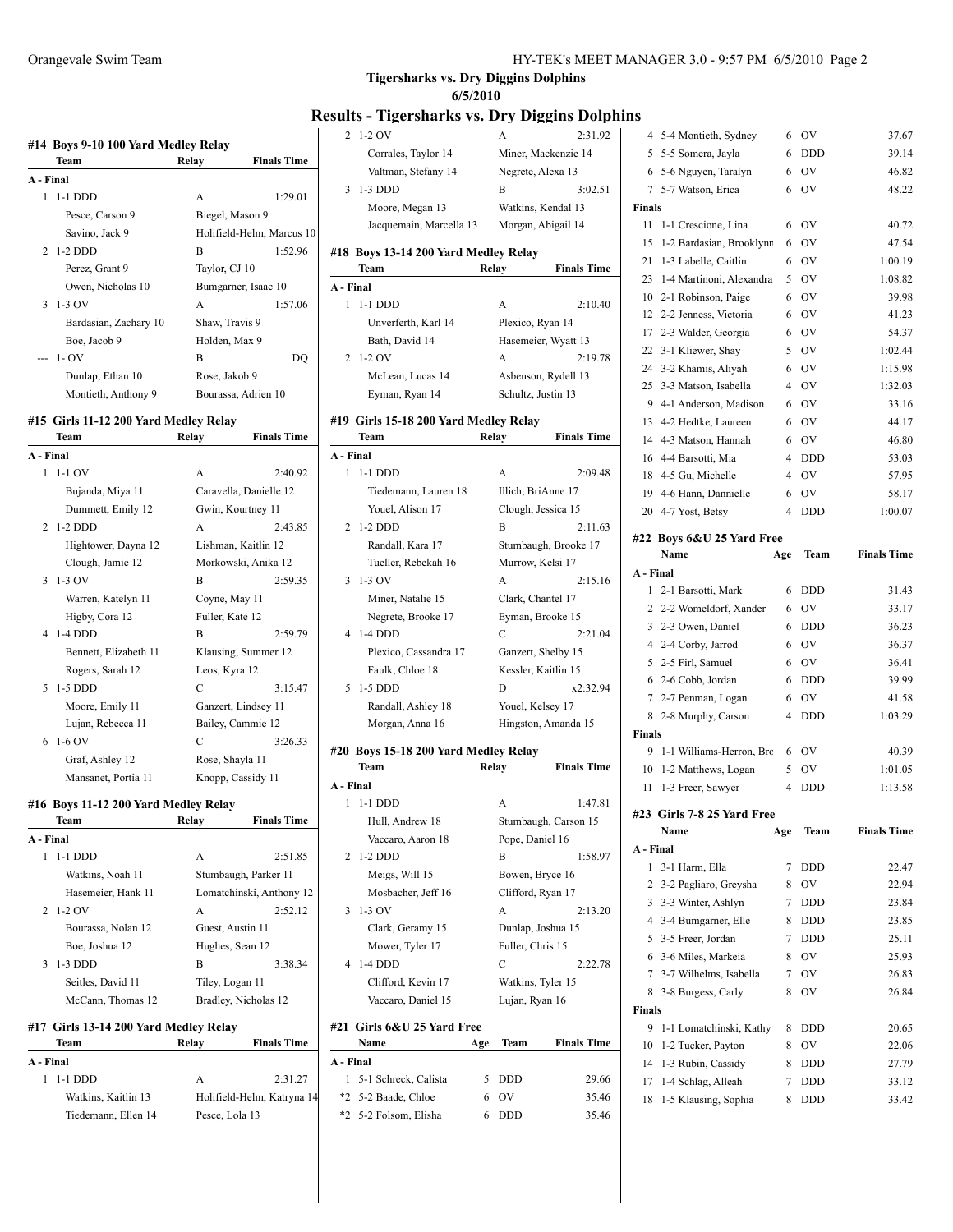|                | Finals  (#23 Girls 7-8 25 Yard Free)      |        |            |                    |
|----------------|-------------------------------------------|--------|------------|--------------------|
| 19             | 1-6 Traynor, Grace                        | 7      | OV         | 36.82              |
| 20             | 1-7 Bahramiyan, Sara                      | 7      | <b>OV</b>  | 42.41              |
| 21             | 1-8 Harris, Angel                         | 7      | OV         | 47.72              |
| 11             | 2-1 Salvestrin, Grace                     | 7      | <b>DDD</b> | 25.71              |
|                | 12 2-2 Koenigs, Ella                      | 7      | <b>DDD</b> | 27.15              |
|                | 13 2-3 McAdams, Macey                     | 7      | <b>OV</b>  | 27.19              |
|                | 15 2-4 Burrell, Lily                      | 8      | OV         | 31.71              |
|                | 16 2-5 Tobin, Kylee                       | 8      | OV         | 32.08              |
|                |                                           |        |            |                    |
|                | #24 Boys 7-8 25 Yard Free                 |        |            |                    |
|                | Name                                      | Age    | Team       | <b>Finals Time</b> |
| A - Final      |                                           |        |            |                    |
| 1              | 3-1 Guttenberg, Sean                      | 8      | <b>OV</b>  | 20.73              |
|                | 2 3-2 Walder, Pace                        | 8      | OV         | 23.36              |
| 3              | 3-3 De Los Santos, Ryen                   | 8      | <b>DDD</b> | 23.51              |
|                | 4 3-4 Leos, Karson                        | 8      | <b>DDD</b> | 25.75              |
|                | 5 3-5 McAdams, Dylan                      | 7      | <b>OV</b>  | 28.35              |
|                | 6 3-6 Fernandes, Elijah                   | 7      | <b>DDD</b> | 28.36              |
| 7              | 3-7 Warren, Zachary                       | 7      | <b>OV</b>  | 28.83              |
|                | 8 3-8 Carnahan, Colin                     | 7      | <b>DDD</b> | 31.26              |
| Finals         |                                           |        |            |                    |
| 9              | 1-1 Bardasian, Gannon                     | 8      | <b>OV</b>  | 28.06              |
| 12             | 1-2 Toscano, Vincent                      | 7      | OV         | 36.76              |
| 15             | 1-3 Hann, Noel                            | 8      | OV         | 45.22              |
| 16             | 1-4 Whitehead, Nicholas                   | 7      | <b>OV</b>  | 55.51              |
| 10             | 2-1 Rooney, Liam                          | 7      | OV         | 28.08              |
| 11             | 2-2 Yang, John                            | 8      | OV         | 32.13              |
|                |                                           |        |            |                    |
| 13             | 2-3 Matthews, Bruce                       | 7      | <b>OV</b>  | 37.74              |
|                | 14 2-4 Heath, Jackson                     | 7      | OV         | 39.45              |
|                |                                           |        |            |                    |
|                | #25  Girls 9-10 25 Yard Free<br>Name      |        | Team       | <b>Finals Time</b> |
|                |                                           | Age    |            |                    |
| A - Final<br>1 |                                           | 10     | <b>DDD</b> |                    |
|                | 4-1 Bishop, Catherine                     | 10     | OV         | 15.46              |
|                | 2 4-2 Rocamore, Elaine                    | 9      | <b>DDD</b> | 15.99              |
|                | 3 4-3 Vaccaro, Grace                      | 10     | <b>DDD</b> | 17.13<br>17.47     |
|                | 4 4-4 Richardson, Orlaith                 |        | <b>DDD</b> |                    |
|                | 5 4-5 Somera, Julia                       | 10     |            | 17.93              |
|                | 6 4-6 Guttenberg, Samantha 10             |        | OV         | 18.98              |
|                | 7 4-7 Tinay, Ryla                         | 10     | ov         | 19.44              |
| 8              | 4-8 Wallace, Kristen                      | 9      | OV         | 22.88              |
| Finals         |                                           |        |            |                    |
| 9              | 1-1 Winter, Skylar                        | 9      | <b>DDD</b> | 18.46              |
| 11             | 1-2 Teese, Chloe                          | 10     | OV         | 18.87              |
| 16             | 1-3 Klas, Grace                           | 10     | DDD        | 20.89              |
| 24             | 1-4 Lomatchinski, Mary                    | 10     | DDD        | 23.64              |
| 26             | 1-5 Zimmer, Hannah                        | 9      | OV         | 23.99              |
| 27             | 1-6 Morkowski, Trista                     | 9      | <b>DDD</b> | 24.25              |
| 30             | 1-7 Gunsauls, Selina                      | 10     | OV         | 26.50              |
| 32             | 1-8 Whitehead, Sarah                      | 9      | OV         | 41.16              |
| 14             | 2-1 Tommasini, Angelina                   | 10     | OV         | 20.75              |
| 20             | 2-2 Arnold, Jacqueline                    | 10     | DDD        | 21.92              |
| 21<br>22       | 2-3 Rorling, Madison<br>2-4 Lujan, Leanna | 9<br>9 | OV<br>DDD  | 22.94<br>23.18     |

|                          |           | <b>Results - Tigersharks vs. Dry Diggins Dolphins</b> |         |                |                    |    |
|--------------------------|-----------|-------------------------------------------------------|---------|----------------|--------------------|----|
|                          |           | 25 2-5 Carnahan, Peyton                               |         | 10 DDD         | 23.81              |    |
| $\overline{\phantom{a}}$ |           | 28 2-6 Arnold, Katlyn                                 | 10      | <b>DDD</b>     | 24.90              |    |
|                          |           | 29 2-7 Stinson, Amanda                                | 9       | OV             | 24.95              |    |
|                          | 31        | 2-8 Watson, Emily                                     | 9       | <b>OV</b>      | 26.79              |    |
|                          |           | 10 3-1 Haynie, Emily                                  | 9       | <b>DDD</b>     | 18.51              | #2 |
| ;                        |           | 12 3-2 Salvestrin, Anna                               | 9       | <b>DDD</b>     | 20.35              |    |
| )                        |           | 13 3-3 Gautschi, Alexis                               | 10      | <b>DDD</b>     | 20.70              |    |
|                          |           | 15 3-4 Eilhardt, Lili                                 | 9       | OV             | 20.81              |    |
| ζ                        |           | 17 3-5 Fuller, Belle                                  | 9       | <b>OV</b>      | 21.12              |    |
|                          |           | 18 3-6 Isherwood, Katherine                           | 10      | <b>DDD</b>     | 21.46              |    |
| ¢                        |           | 19 3-7 Miner, Malia                                   | 9       | OV             | 21.68              |    |
|                          |           | 23 3-8 Wheeler, Mailani                               | 10      | OV             | 23.33              |    |
| ;                        |           | #26 Boys 9-10 25 Yard Free                            |         |                |                    |    |
| 5                        |           | Name                                                  | Age     | Team           | <b>Finals Time</b> |    |
|                          | A - Final |                                                       |         |                |                    |    |
| ;                        |           | 1 3-1 Owen, Nicholas                                  | 10      | <b>DDD</b>     | 16.77              | Fi |
| ;                        |           | 2 3-2 Biegel, Mason                                   | 9       | <b>DDD</b>     | 16.97              |    |
| i                        |           | 3 3-3 Boe, Jacob                                      | 9       | O <sub>V</sub> | 19.02              |    |
|                          |           | 4 3-4 Rose, Jakob                                     | 9       | O <sub>V</sub> | 19.13              |    |
| 5                        |           | 5 3-5 Pesce, Carson                                   | 9       | <b>DDD</b>     | 19.14              |    |
|                          |           | 6 3-6 Montieth, Anthony                               | 9       | O <sub>V</sub> | 20.19              |    |
| 5                        |           | 7 3-7 Shaw, Travis                                    | 9       | <b>OV</b>      | 20.81              |    |
| 5                        |           |                                                       | 9       | <b>DDD</b>     | 24.86              |    |
|                          |           | 8 3-8 Perez, Grant                                    |         |                |                    |    |
|                          | Finals    |                                                       |         |                |                    | #2 |
| ì                        |           | 10 1-1 Thomasson, Nathanie                            | 10      | <b>OV</b>      | 23.27              |    |
|                          |           | 12 1-2 Bardasian, Zachary                             | 10<br>9 | <b>OV</b>      | 25.88              | A  |
|                          |           | 16 1-3 Tallent, Ethan                                 |         | <b>OV</b>      | 53.16              |    |
|                          |           | 9 2-1 Bourassa, Adrien                                | 10      | <b>OV</b>      | 23.21              |    |
|                          |           | 11 2-2 Caron, Reed                                    | 9       | OV             | 25.69              |    |
|                          |           | 13 2-3 Bumgarner, Isaac                               | 10      | <b>DDD</b>     | 27.89              |    |
| Č                        |           | 14 2-4 Dunlap, Ethan                                  | 10      | OV             | 28.41              |    |
|                          |           | 15 2-5 Arnold, Brandon                                | 10      | DDD            | 30.64              |    |
| 5                        |           | #27 Girls 11-12 50 Yard Free                          |         |                |                    |    |
| )                        |           | Name                                                  | Age     | <b>Team</b>    | <b>Finals Time</b> | Fi |
|                          | A - Final |                                                       |         |                |                    |    |
| 7                        | 1         | 3-1 Lishman, Kaitlin                                  | 12      | DDD            | 33.15              |    |
|                          |           | 2 3-2 Higby, Cora                                     | 12      | OV             | 34.98              |    |
| ξ                        |           | 3 3-3 Hightower, Dayna                                | 12      | DDD            | 35.20              |    |
|                          |           | 4 3-4 Dummett, Emily                                  | 12      | OV             | 35.31              |    |
| ξ                        |           | 5 3-5 Fuller, Kate                                    | 12      | OV             | 35.57              | #3 |
|                          | 6         | 3-6 Rogers, Sarah                                     | 12      | <b>DDD</b>     | 36.51              |    |
| 5                        | 7         | 3-7 Caravella, Danielle                               | 12      | OV             | 37.60              | A. |
| 7                        | 8         | 3-8 Leos, Kyra                                        | 12      | DDD            | 41.64              |    |
| )                        | Finals    |                                                       |         |                |                    |    |
|                          | 10        | 1-1 Thomas, Chloe                                     | 12      | OV             | 38.76              |    |
| )                        | 13        | 1-2 Thomas, Claire                                    | 11      | OV             | 42.53              |    |
|                          | 16        | 1-3 Coyne, May                                        | 11      | OV             | 44.82              |    |
| )                        | 20        | 1-4 Conwell, Taryn                                    | 11      | OV             | 51.31              |    |
| 5                        | 21        | 1-5 Rea, Julia                                        | 11      | OV             | 53.03              |    |
|                          | ---       | 1- Preston-Medina, Hope                               | 11      | OV             | DQ                 |    |
|                          |           | 9 2-1 Klausing, Summer                                | 12      | DDD            | 38.73              | #3 |
|                          | 11        | 2-2 Bailey, Cammie                                    | 12      | DDD            | 41.95              |    |
|                          |           | 12 2-3 Warren, Katelyn                                | 11      | OV             | 41.98              |    |
|                          | 14        | 2-4 Moore, Emily                                      | 11      | DDD            | 43.04              |    |
|                          |           |                                                       |         |                |                    |    |
|                          |           |                                                       |         |                |                    |    |

**6/5/2010**

| 15 2-5 Mansanet, Portia        | 11                                                                                                                                                                                                                                                                                                                                                                       | OV                                                                                                                                                                  | 44.15                                                                                                               |
|--------------------------------|--------------------------------------------------------------------------------------------------------------------------------------------------------------------------------------------------------------------------------------------------------------------------------------------------------------------------------------------------------------------------|---------------------------------------------------------------------------------------------------------------------------------------------------------------------|---------------------------------------------------------------------------------------------------------------------|
| 17 2-6 Graf, Ashley            | 12                                                                                                                                                                                                                                                                                                                                                                       | OV                                                                                                                                                                  | 45.18                                                                                                               |
| 2-7 Knopp, Cassidy             | 11                                                                                                                                                                                                                                                                                                                                                                       | OV                                                                                                                                                                  | 46.52                                                                                                               |
| 19 2-8 Ganzert, Lindsey        | 11                                                                                                                                                                                                                                                                                                                                                                       | DDD                                                                                                                                                                 | 47.17                                                                                                               |
|                                |                                                                                                                                                                                                                                                                                                                                                                          |                                                                                                                                                                     |                                                                                                                     |
|                                |                                                                                                                                                                                                                                                                                                                                                                          |                                                                                                                                                                     | <b>Finals Time</b>                                                                                                  |
|                                |                                                                                                                                                                                                                                                                                                                                                                          |                                                                                                                                                                     |                                                                                                                     |
|                                |                                                                                                                                                                                                                                                                                                                                                                          |                                                                                                                                                                     |                                                                                                                     |
|                                |                                                                                                                                                                                                                                                                                                                                                                          |                                                                                                                                                                     | 32.99                                                                                                               |
|                                |                                                                                                                                                                                                                                                                                                                                                                          |                                                                                                                                                                     | 39.00                                                                                                               |
|                                |                                                                                                                                                                                                                                                                                                                                                                          |                                                                                                                                                                     | 39.22                                                                                                               |
| 4                              |                                                                                                                                                                                                                                                                                                                                                                          |                                                                                                                                                                     | 39.89                                                                                                               |
|                                |                                                                                                                                                                                                                                                                                                                                                                          |                                                                                                                                                                     | 40.49                                                                                                               |
| *5                             |                                                                                                                                                                                                                                                                                                                                                                          |                                                                                                                                                                     | 40.49                                                                                                               |
|                                |                                                                                                                                                                                                                                                                                                                                                                          |                                                                                                                                                                     | 44.63                                                                                                               |
|                                |                                                                                                                                                                                                                                                                                                                                                                          |                                                                                                                                                                     | 52.86                                                                                                               |
|                                |                                                                                                                                                                                                                                                                                                                                                                          |                                                                                                                                                                     |                                                                                                                     |
|                                |                                                                                                                                                                                                                                                                                                                                                                          |                                                                                                                                                                     | 42.28                                                                                                               |
|                                |                                                                                                                                                                                                                                                                                                                                                                          |                                                                                                                                                                     | 43.04                                                                                                               |
|                                |                                                                                                                                                                                                                                                                                                                                                                          |                                                                                                                                                                     | 45.61                                                                                                               |
|                                |                                                                                                                                                                                                                                                                                                                                                                          |                                                                                                                                                                     | 53.13                                                                                                               |
|                                |                                                                                                                                                                                                                                                                                                                                                                          |                                                                                                                                                                     | 58.89                                                                                                               |
|                                |                                                                                                                                                                                                                                                                                                                                                                          |                                                                                                                                                                     | 59.63                                                                                                               |
|                                |                                                                                                                                                                                                                                                                                                                                                                          |                                                                                                                                                                     | 1:01.50                                                                                                             |
|                                |                                                                                                                                                                                                                                                                                                                                                                          |                                                                                                                                                                     |                                                                                                                     |
| Name                           |                                                                                                                                                                                                                                                                                                                                                                          | Team                                                                                                                                                                | <b>Finals Time</b>                                                                                                  |
| A - Final                      |                                                                                                                                                                                                                                                                                                                                                                          |                                                                                                                                                                     |                                                                                                                     |
|                                |                                                                                                                                                                                                                                                                                                                                                                          |                                                                                                                                                                     |                                                                                                                     |
| 2-1 Watkins, Kaitlin           | 13                                                                                                                                                                                                                                                                                                                                                                       | DDD                                                                                                                                                                 | 31.29                                                                                                               |
| 2 2-2 Negrete, Alexa           | 13                                                                                                                                                                                                                                                                                                                                                                       | OV                                                                                                                                                                  | 32.77                                                                                                               |
| 3 2-3 Corrales, Taylor         | 14                                                                                                                                                                                                                                                                                                                                                                       | OV                                                                                                                                                                  | 33.12                                                                                                               |
| 2-4 Miner, Mackenzie<br>4      | 14                                                                                                                                                                                                                                                                                                                                                                       | OV                                                                                                                                                                  | 34.75                                                                                                               |
| 2-5 Holifield-Helm, Katry<br>5 | 14                                                                                                                                                                                                                                                                                                                                                                       | DDD                                                                                                                                                                 | 37.12                                                                                                               |
| 2-6 Pesce, Lola                | 13                                                                                                                                                                                                                                                                                                                                                                       | DDD                                                                                                                                                                 | 37.41                                                                                                               |
| 2-7 Moore, Megan               | 13                                                                                                                                                                                                                                                                                                                                                                       | DDD                                                                                                                                                                 | 37.77                                                                                                               |
| Finals                         |                                                                                                                                                                                                                                                                                                                                                                          |                                                                                                                                                                     |                                                                                                                     |
| 9<br>1-1 Guest, Katie          | 13                                                                                                                                                                                                                                                                                                                                                                       | <b>OV</b>                                                                                                                                                           | 35.25                                                                                                               |
| 1-2 Morgan, Abigail            | 14                                                                                                                                                                                                                                                                                                                                                                       | <b>DDD</b>                                                                                                                                                          | 39.16                                                                                                               |
| 1-3 Thomasson, Sophia          | 13                                                                                                                                                                                                                                                                                                                                                                       | OV                                                                                                                                                                  | 39.92                                                                                                               |
| 12 1-4 Graf, Haley             | 14                                                                                                                                                                                                                                                                                                                                                                       | - OV                                                                                                                                                                | 43.13                                                                                                               |
|                                |                                                                                                                                                                                                                                                                                                                                                                          |                                                                                                                                                                     |                                                                                                                     |
| #30 Boys 13-14 50 Yard Free    |                                                                                                                                                                                                                                                                                                                                                                          |                                                                                                                                                                     |                                                                                                                     |
| Name                           | Age                                                                                                                                                                                                                                                                                                                                                                      | Team                                                                                                                                                                | <b>Finals Time</b>                                                                                                  |
| A - Final                      |                                                                                                                                                                                                                                                                                                                                                                          |                                                                                                                                                                     |                                                                                                                     |
| 1-1 Unverferth, Karl           | 14                                                                                                                                                                                                                                                                                                                                                                       | DDD                                                                                                                                                                 | 26.65                                                                                                               |
| 1-2 Bath, David                | 14                                                                                                                                                                                                                                                                                                                                                                       | DDD                                                                                                                                                                 | 32.80                                                                                                               |
| 1-3 Klausing, Korey            | 14                                                                                                                                                                                                                                                                                                                                                                       | <b>DDD</b>                                                                                                                                                          | 32.94                                                                                                               |
| 1-4 Hasemeier, Wyatt           | 13                                                                                                                                                                                                                                                                                                                                                                       | <b>DDD</b>                                                                                                                                                          | 33.13                                                                                                               |
| 1-5 Asbenson, Rydell           | 13                                                                                                                                                                                                                                                                                                                                                                       | OV                                                                                                                                                                  | 33.53                                                                                                               |
| 1-6 Schultz, Justin            | 13                                                                                                                                                                                                                                                                                                                                                                       | OV                                                                                                                                                                  | 37.66                                                                                                               |
| 1-7 Oglesby, Kiernan           | 13                                                                                                                                                                                                                                                                                                                                                                       | OV                                                                                                                                                                  | 38.98                                                                                                               |
| 1-8 Dunlap, Caleb              | 13                                                                                                                                                                                                                                                                                                                                                                       | OV                                                                                                                                                                  | 40.58                                                                                                               |
| #31 Girls 15-18 50 Yard Free   |                                                                                                                                                                                                                                                                                                                                                                          |                                                                                                                                                                     |                                                                                                                     |
| Name                           | Age                                                                                                                                                                                                                                                                                                                                                                      | Team                                                                                                                                                                | <b>Finals Time</b>                                                                                                  |
| A - Final                      |                                                                                                                                                                                                                                                                                                                                                                          |                                                                                                                                                                     |                                                                                                                     |
| 3-1 Negrete, Brooke            | 17                                                                                                                                                                                                                                                                                                                                                                       | OV                                                                                                                                                                  | 27.31                                                                                                               |
|                                | Name<br>A - Final<br>2-1 Stumbaugh, Parker<br>2-2 Schultz, Jacob<br>2-3 McCann, Thomas<br>2-4 Guest, Austin<br>2-5 Watkins, Noah<br>2-5 Stephens, Randall<br>2-7 Kehler, Kobe<br>2-8 Bourassa, Nolan<br>Finals<br>1-1 Bradley, Nicholas<br>1-2 Tiley, Logan<br>1-3 Leanos, Luke<br>1-4 Watson, Caleb<br>1-5 Hutchinson, William<br>1-6 Seitles, David<br>1-7 Rea, Daniel | #28 Boys 11-12 50 Yard Free<br>Age<br>11<br>12<br>12<br>11<br>11<br>12<br>12<br>12<br>12<br>11<br>11<br>11<br>11<br>11<br>12<br>#29 Girls 13-14 50 Yard Free<br>Age | Team<br>DDD<br>OV<br>DDD<br>OV<br><b>DDD</b><br><b>DDD</b><br>OV<br>OV<br>DDD<br>DDD<br>OV<br>OV<br>OV<br>DDD<br>OV |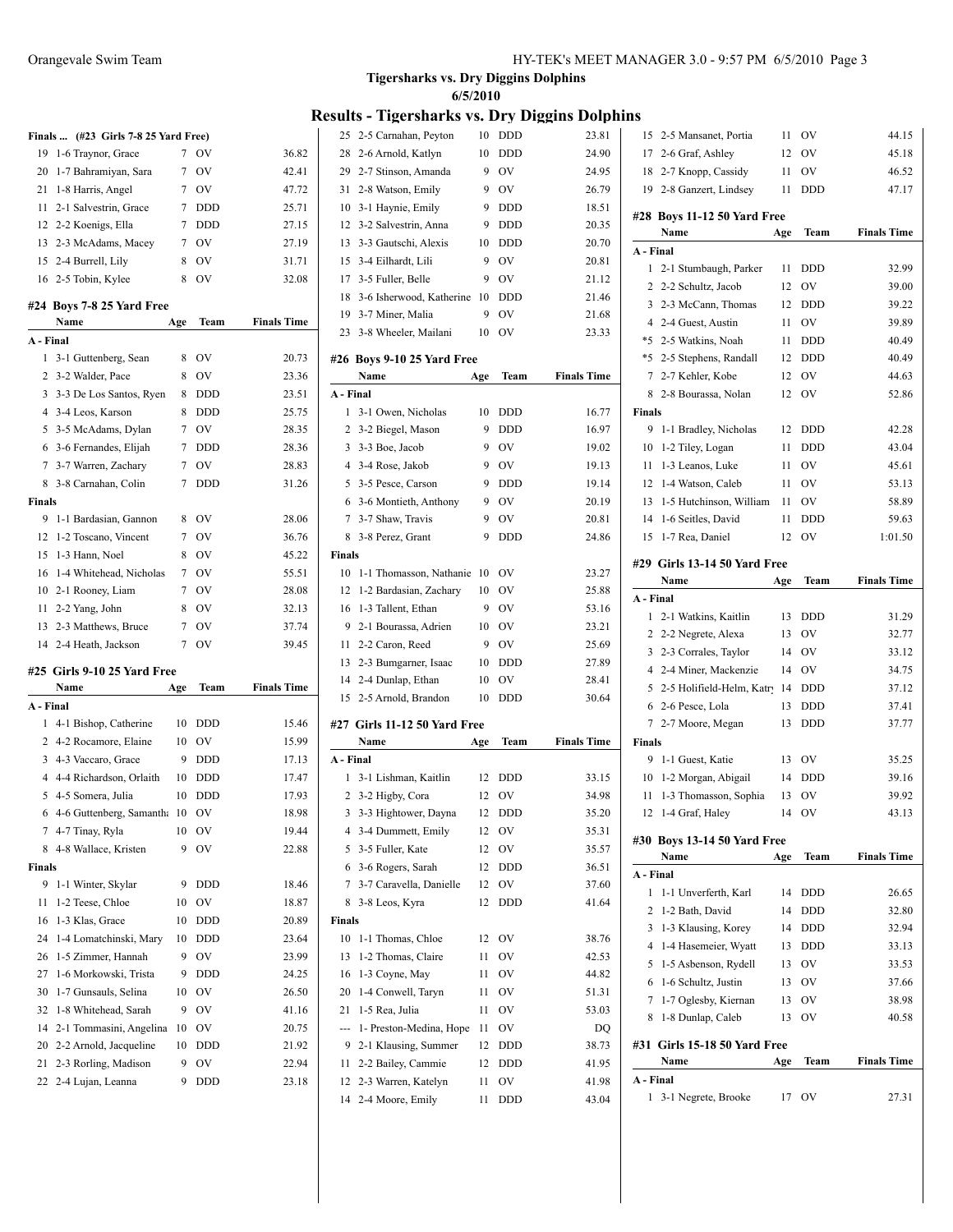|           | A - Final  (#31 Girls 15-18 50 Yard Free) |                |               |                    |
|-----------|-------------------------------------------|----------------|---------------|--------------------|
| 2         | 3-2 Miner, Natalie                        | 15             | OV            | 28.03              |
| 3         | 3-3 Tiedemann, Lauren                     | 18             | <b>DDD</b>    | 28.06              |
|           | 4 3-4 Youel, Alison                       |                | 17 DDD        | 29.37              |
|           | 5 3-5 Murrow, Kelsi                       |                | 17 DDD        | 30.09              |
|           | 6 3-6 Clark, Chantel                      | 17             | OV            | 30.25              |
| 7         | 3-7 Stumbaugh, Brooke                     | 17             | <b>DDD</b>    | 30.49              |
| Finals    |                                           |                |               |                    |
| 9         | 1-1 Hurwitt, Kaitlyn                      | 18             | DDD           | 28.41              |
| 14        | 1-2 Randall, Shelby                       | 16             | <b>DDD</b>    | 32.80              |
| 15        | 1-3 Biegel, Jenna                         | 15             | DDD           | 35.88              |
| 16        | 1-4 McCann, Lacey                         | 18             | DDD           | 36.04              |
| 10        | 2-1 Randall, Ashley                       | 18             | <b>DDD</b>    | 32.28              |
| *11       | 2-2 Hingston, Amanda                      | 15             | DDD           | 32.43              |
| *11       | 2-2 Kessler, Kaitlin                      | 15             | <b>DDD</b>    | 32.43              |
| 13        | 2-4 Youel, Kelsey                         | 17             | <b>DDD</b>    | 32.62              |
|           | #32 Bovs 15-18 50 Yard Free               |                |               |                    |
|           | Name                                      | Age            | <b>Team</b>   | <b>Finals Time</b> |
| A - Final |                                           |                |               |                    |
| 1         | 2-1 Vaccaro, Aaron                        | 18             | DDD           | 22.48              |
|           | 2 2-2 Pope, Daniel                        | 16             | DDD           | 23.99              |
|           | 3 2-3 Stumbaugh, Carson                   | 15             | DDD           | 25.71              |
|           | 4 2-4 Clifford, Ryan                      | 17             | <b>DDD</b>    | 25.88              |
|           | 5 2-5 Mower, Tyler                        | 17             | <b>OV</b>     | 28.09              |
|           | 6 2-6 Fuller, Chris                       | 15             | <b>OV</b>     | 28.95              |
|           | 7 2-7 Dunlap, Joshua                      | 15             | <sub>OV</sub> | 29.78              |
|           | 8 2-8 Palomo, Nick                        | 16             | <b>OV</b>     | 32.75              |
| Finals    |                                           |                |               |                    |
| 9         | 1-1 Clifford, Kevin                       | 17             | DDD           | 26.74              |
| 10        | 1-2 Vaccaro, Daniel                       | 15             | DDD           | 28.78              |
| 11        | 1-3 Watkins, Tyler                        | 15             | DDD           | 30.04              |
| 12        | 1-4 Lujan, Ryan                           | 16             | <b>DDD</b>    | 38.81              |
|           | #33  Girls 6&U 25 Yard Back               |                |               |                    |
|           | Name                                      | Age            | Team          | <b>Finals Time</b> |
| A - Final |                                           |                |               |                    |
| 1         | 3-1 Somera, Jayla                         | 6              | <b>DDD</b>    | 32.78              |
|           | 2 3-2 Schreck, Calista                    | 5              | <b>DDD</b>    | 40.10              |
|           | 3 3-3 Montieth, Sydney                    | 6              | OV            | 41.61              |
| 4         | 3-4 Anderson, Madison                     | 6              | ov            | 45.09              |
|           | 5 3-5 Watson, Erica                       | 6              | OV            | 49.96              |
|           | --- 3- Folsom, Elisha                     | 6              | DDD           | DQ                 |
|           | --- 3- Khamis, Aliyah                     | 6              | OV            | DQ                 |
|           | --- 3- Yost, Betsy                        | 4              | DDD           | DQ                 |
| Finals    |                                           |                |               |                    |
| 10        | 1-1 Jenness, Victoria                     | 6              | OV            | 40.62              |
| 12        | 1-2 Crescione, Lina                       | 6              | OV            | 55.54              |
| 9         | 2-1 Robinson, Paige                       | 6              | OV            | 37.76              |
| 11        | 2-2 Labelle, Caitlin                      | 6              | OV            | 54.37              |
| 13        | 2-3 Barsotti, Mia                         | $\overline{4}$ | DDD           | 1:09.45            |
| 14        | 2-4 Baade, Chloe                          | 6              | OV            | 1:09.58            |
|           |                                           |                |               |                    |

| #34 Boys 6&U 25 Yard Back           |     |                |                    |
|-------------------------------------|-----|----------------|--------------------|
| Name                                | Age | Team           | <b>Finals Time</b> |
| A - Final                           |     |                |                    |
| 1<br>2-1 Barsotti, Mark             | 6   | <b>DDD</b>     | 33.17              |
| 2<br>2-2 Womeldorf, Xander          | 6   | OV             | 41.10              |
| 3<br>2-3 Corby, Jarrod              | 6   | <b>OV</b>      | 41.81              |
| $\overline{4}$<br>2-4 Penman, Logan | 6   | OV             | 49.95              |
| 5<br>2-5 Cobb, Jordan               | 6   | DDD            | 54.35              |
| 2-6 Owen, Daniel<br>6               | 6   | DDD            | 1:01.99            |
| 7<br>2-7 Murphy, Carson             | 4   | DDD            | 2:00.59            |
| 2- Firl, Samuel<br>---              | 6   | O <sub>V</sub> | DQ                 |
| <b>Finals</b>                       |     |                |                    |
| 9<br>1-1 Freer, Sawver              | 4   | DDD            | 2:06.75            |
| 1- Matthews, Logan<br>---           | 5   | OV             | DQ                 |
| #35 Girls 7-8 25 Yard Back          |     |                |                    |
| Name                                | Age | Team           | <b>Finals Time</b> |
| A - Final                           |     |                |                    |
| 1<br>3-1 Harm, Ella                 | 7   | <b>DDD</b>     | 23.92              |
| 2<br>3-2 Kline, Haley               | 7   | <b>DDD</b>     | 26.85              |
| 3<br>3-3 Firl, Rachel               | 8   | O <sub>V</sub> | 29.75              |
| 3-4 Winter, Ashlyn<br>4             | 7   | <b>DDD</b>     | 30.24              |
| 5<br>3-5 Pagliaro, Greysha          | 8   | OV             | 34.15              |
| 3-6 Wilhelms, Isabella<br>6         | 7   | <b>OV</b>      | 34.27              |
| 7<br>3-7 Barton, Brianna            | 8   | <b>DDD</b>     | 36.95              |
| 8<br>3-8 Tobin, Kylee               | 8   | OV             | 37.17              |
| <b>Finals</b>                       |     |                |                    |
| 10<br>1-1 Rubin, Cassidy            | 8   | DDD            | 34.29              |
| 12<br>1-2 Schlag, Alleah            | 7   | DDD            | 36.52              |
| 13<br>1-3 Koenigs, Ella             | 7   | DDD            | 40.22              |
| 9<br>2-1 Bumgarner, Elle            | 8   | DDD            | 31.88              |
| 11<br>2-2 Salvestrin, Grace         | 7   | <b>DDD</b>     | 34.40              |
| 14<br>2-3 Bahramiyan, Sara          | 7   | OV             | 41.08              |
| 15<br>2-4 Traynor, Grace            | 7   | <b>OV</b>      | 41.24              |
| ---<br>2- Harris, Angel             | 7   | OV             | DQ                 |
| 2- Finney-Stephens, Gwe<br>---      | 7   | <b>DDD</b>     | DQ                 |
| #36 Boys 7-8 25 Yard Back           |     |                |                    |
| Name                                | Age | Team           | <b>Finals Time</b> |
| A - Final                           |     |                |                    |
| 1<br>2-1 McAdams, Dylan             | 7   | OV             | 28.37              |
| 2<br>2-2 Leos, Karson               | 8   | DDD            | 31.14              |
| 3<br>2-3 Guttenberg, Sean           | 8   | OV             | 34.52              |
| 2-4 Carnahan, Colin<br>4            | 7   | DDD            | 36.68              |
| 2-5 Fernandes, Elijah<br>5          | 7   | DDD            | 42.04              |
| 2-6 Matthews, Bruce<br>6            | 7   | OV             | 44.52              |
| 2-7 Heath, Jackson<br>7             | 7   | OV             | 50.49              |
| 8<br>2-8 Bunce, Logan               | 8   | DDD            | 51.25              |
| <b>Finals</b>                       |     |                |                    |
| 9<br>1-1 Bardasian, Gannon          | 8   | OV             | 34.89              |
| 1-2 Toscano, Vincent<br>10          | 7   | OV             | 35.79              |
| 11<br>1-3 Shaw, Dylan               | 7   | OV             | 40.77              |
| 12<br>1-4 Whitehead, Nicholas       | 7   | ov             | 58.23              |
|                                     |     |                |                    |

|                 | #37 Girls 9-10 25 Yard Back  |     |            |                    |
|-----------------|------------------------------|-----|------------|--------------------|
|                 | Name                         | Age | Team       | <b>Finals Time</b> |
| A - Final       |                              |     |            |                    |
| 1               | 3-1 Bishop, Catherine        | 10  | <b>DDD</b> | 18.57              |
| $\overline{c}$  | 3-2 Gautschi, Alexis         | 10  | DDD        | 22.54              |
| 3               | 3-3 Vaccaro, Grace           | 9   | <b>DDD</b> | 23.37              |
| 4               | 3-4 Salvestrin, Anna         | 9   | <b>DDD</b> | 24.60              |
| 5               | 3-5 Wheeler, Mailani         | 10  | OV         | 26.02              |
| 6               | 3-6 Eilhardt, Lili           | 9   | OV         | 26.26              |
| $7\overline{ }$ | 3-7 Miner, Malia             | 9   | OV         | 27.00              |
| 8               | 3-8 McAdams, Sydney          | 9   | OV         | 30.58              |
| Finals          |                              |     |            |                    |
| 9               | 1-1 Teese, Chloe             | 10  | <b>OV</b>  | 23.96              |
| $*12$           | 1-2 Winter, Skylar           | 9   | <b>DDD</b> | 26.85              |
| $*12$           | 1-3 Lujan, Leanna            | 9   | <b>DDD</b> | 27.00              |
| 14              | 1-4 Lomatchinski, Mary       | 10  | <b>DDD</b> | 27.18              |
| 16              | 1-5 Zimmer, Hannah           | 9   | OV         | 28.60              |
| 19              | 1-6 Morkowski, Trista        | 9   | <b>DDD</b> | 35.07              |
|                 | 1- Whitehead, Sarah          | 9   | OV         | DQ                 |
| 10              | 2-1 Hudak, Jana              | 10  | DDD        | 24.83              |
| 11              | 2-2 Arnold, Jacqueline       | 10  | DDD        | 26.29              |
| 15              | 2-3 Carnahan, Peyton         | 10  | <b>DDD</b> | 28.48              |
| 17              | 2-4 Bunce, Kayleigh          | 10  | DDD        | 28.85              |
| 18              | 2-5 Wallace, Kristen         | 9   | OV         | 34.55              |
| 20              | 2-6 Gunsauls, Selina         | 10  | OV         | 36.02              |
| 21              | 2-7 Stinson, Amanda          | 9   | OV         | 36.17              |
|                 | 22 2-8 Rorling, Madison      | 9   | OV         | 36.40              |
|                 |                              |     |            |                    |
|                 | #38 Boys 9-10 25 Yard Back   |     |            |                    |
|                 | Name                         | Age | Team       | <b>Finals Time</b> |
| A - Final       |                              |     |            |                    |
| $\mathbf{1}$    | 2-1 Savino, Jack             | 9   | <b>DDD</b> | 22.91              |
|                 | 2 2-2 Holifield-Helm, Marc   | 10  | <b>DDD</b> | 23.34              |
| 3               | 2-3 Dunlap, Ethan            | 10  | OV         | 27.65              |
|                 | 4 2-4 Taylor, CJ             | 10  | <b>DDD</b> | 28.00              |
| 5               | 2-5 Bourassa, Adrien         | 10  | OV         | 28.12              |
| 6               | 2-6 Bumgarner, Isaac         | 10  | <b>DDD</b> | 30.32              |
| 7               | 2-7 Holden, Max              | 9   | OV         | 37.01              |
| Finals          |                              |     |            |                    |
| 9               | 1-1 Arnold, Brandon          |     | 10 DDD     | 36.50              |
| 10              | 1-2 Bardasian, Zachary       | 10  | OV         | 41.48              |
|                 | #39 Girls 11-12 50 Yard Back |     |            |                    |
|                 | Name                         | Age | Team       | <b>Finals Time</b> |
| A - Final       |                              |     |            |                    |
| 1               | 2-1 Lishman, Kaitlin         | 12  | DDD        | 41.40              |
| 2               | 2-2 Bujanda, Miya            | 11  | OV         | 42.86              |
| 3               | 2-3 Hightower, Dayna         | 12  | <b>DDD</b> | 42.96              |
| 4               | 2-4 Morkowski, Anika         | 12  | <b>DDD</b> | 43.38              |
| 5               | 2-5 Bennett, Elizabeth       | 11  | <b>DDD</b> | 44.33              |
| 6               | 2-6 Fuller, Kate             | 12  | OV         | 50.50              |
| 7               | 2-7 Higby, Cora              | 12  | OV         | 50.93              |
| 8               | 2-8 Warren, Katelyn          | 11  | OV         | 51.64              |
| <b>Finals</b>   |                              |     |            |                    |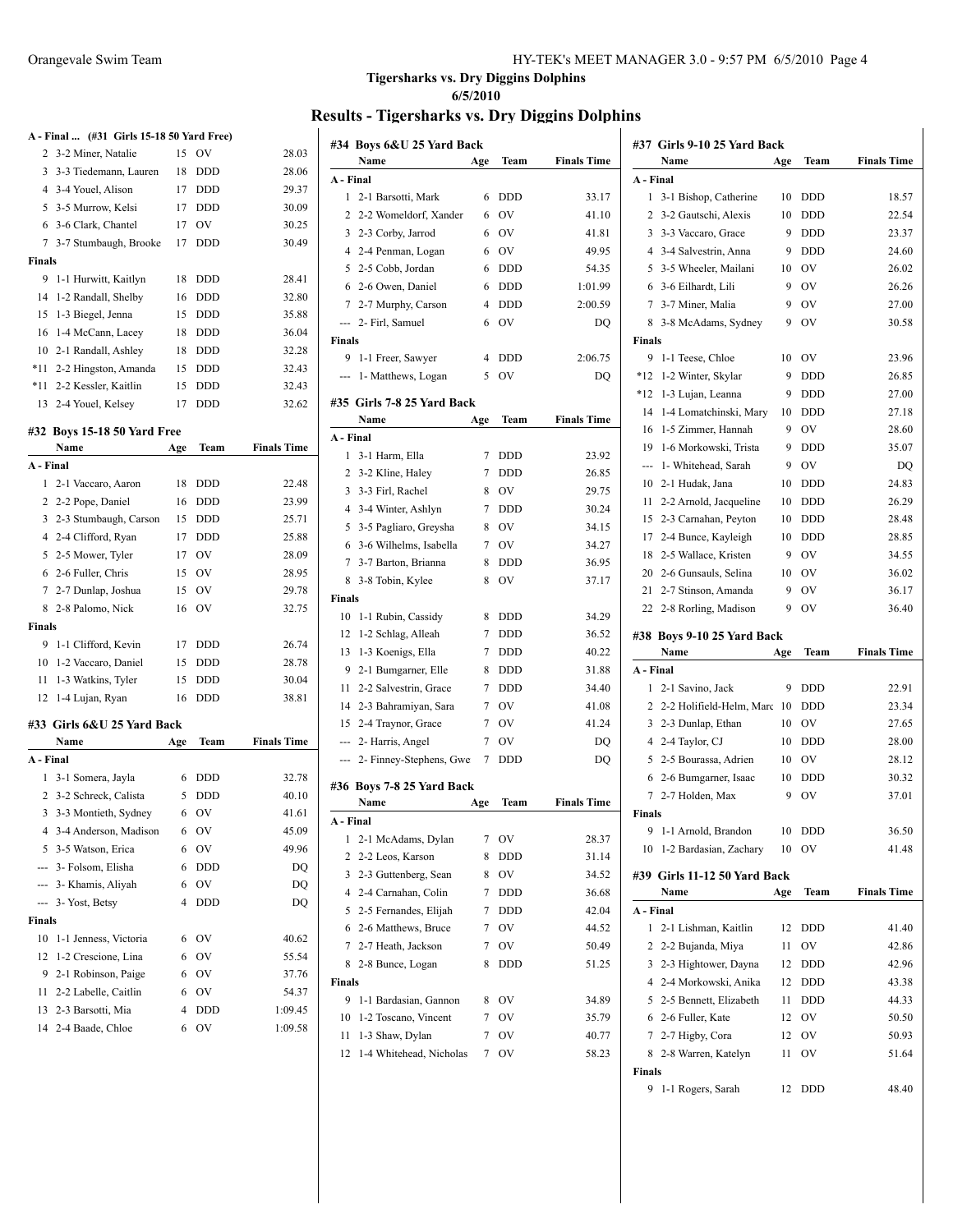|               | Finals  (#39 Girls 11-12 50 Yard Back) |     |            |                    |
|---------------|----------------------------------------|-----|------------|--------------------|
| 10            | 1-2 Lujan, Rebecca                     | 11  | <b>DDD</b> | 49.04              |
| 11            | 1-3 Coyne, May                         | 11  | OV         | 51.23              |
| 12            | 1-4 Knopp, Cassidy                     | 11  | OV         | 52.13              |
| 13            | 1-5 Ganzert, Lindsey                   | 11  | <b>DDD</b> | 54.39              |
| 14            | 1-6 Thomas, Claire                     | 11  | OV         | 54.93              |
| 15            | 1-7 Moore, Emily                       | 11  | DDD        | 56.36              |
| 16            | 1-8 Thomas, Chloe                      | 12  | OV         | 59.56              |
|               | #40 Boys 11-12 50 Yard Back<br>Name    | Age | Team       | <b>Finals Time</b> |
| A - Final     |                                        |     |            |                    |
| 1             | 2-1 Boe, Joshua                        | 12  | OV         | 38.53              |
| 2             | 2-2 Hasemeier, Hank                    | 11  | <b>DDD</b> | 45.17              |
| 3             | 2-3 Watkins, Noah                      | 11  | <b>DDD</b> | 48.82              |
| 4             | 2-4 Tiley, Logan                       | 11  | <b>DDD</b> | 49.44              |
| 5.            | 2-5 Bourassa, Nolan                    | 12  | OV         | 52.23              |
| 6             | 2-6 Stephens, Randall                  | 12  | <b>DDD</b> | 57.42              |
| 7             | 2-7 Kehler, Kobe                       | 12  | OV         | 1:02.10            |
| 8             | 2-8 Watson, Caleb                      | 11  | OV         | 1:04.25            |
| <b>Finals</b> |                                        |     |            |                    |
| 9             | 1-1 Seitles, David                     | 11  | <b>DDD</b> | 1:05.52            |
| 10            | 1-2 Hutchinson, William                | 11  | OV         | 1:11.44            |
|               | #41 Girls 13-14 50 Yard Back           |     |            |                    |
|               | Name                                   | Age | Team       | <b>Finals Time</b> |
| A - Final     |                                        |     |            |                    |
| 1             | 1-1 Tiedemann, Ellen                   | 14  | <b>DDD</b> | 33.94              |
| 2             | 1-2 Corrales, Taylor                   | 14  | OV         | 38.98              |
| 3             | 1-3 Holifield-Helm, Katry 14           |     | <b>DDD</b> | 46.18              |
| 4             | 1-4 Watkins, Kendal                    | 13  | <b>DDD</b> | 47.01              |
| 5             | 1-5 Graf, Haley                        | 14  | OV         | 50.14              |
| ---           | 1- Pesce, Lola                         | 13  | <b>DDD</b> | DQ                 |
|               | #42 Boys 13-14 50 Yard Back            |     |            |                    |
|               | Name                                   | Age | Team       | <b>Finals Time</b> |
| A - Final     |                                        |     |            |                    |
| 1             | 1-1 Unverferth, Karl                   | 14  | <b>DDD</b> | 33.40              |
| 2             | 1-2 McLean, Lucas                      | 14  | OV         | 34.36              |
| 3             | 1-3 Bath, David                        | 14  | DDD        | 42.96              |
| 4             | 1-4 Bailey, Ryan                       | 14  | DDD        | 48.10              |
| 5             | 1-5 Schultz, Justin                    | 13  | OV         | 51.70              |
| 6             | 1-6 Oglesby, Kiernan                   | 13  | ov         | 52.00              |
| #43           | Girls 15-18 50 Yard Back               |     |            |                    |
|               | Name                                   | Age | Team       | <b>Finals Time</b> |
| A - Final     |                                        |     |            |                    |
| 1             | 3-1 Tiedemann, Lauren                  | 18  | DDD        | 32.68              |
| 2             | 3-2 Miner, Natalie                     | 15  | OV         | 33.01              |
| 3             | 3-3 Clough, Jessica                    | 15  | DDD        | 34.69              |
| 4             | 3-4 Illich, BriAnne                    | 17  | DDD        | 36.00              |
| 5             | 3-5 Tueller, Rebekah                   | 16  | DDD        | 36.35              |
| 6             | 3-6 Eyman, Brooke                      | 15  | OV         | 40.94              |
| Finals        |                                        |     |            |                    |
| 9             | 1-1 Randall, Shelby                    | 16  | DDD        | 38.67              |
| 10            | 1-2 Randall, Ashley                    | 18  | DDD        | 39.05              |
|               |                                        |     |            |                    |

| A - Final<br>1<br>2<br>3<br>---<br>Finals<br>ш.,<br>---<br>A - Final<br>1<br>2<br>3<br>4 | 2-1 Guttenberg, Sean<br>2-2 Kliewer, Evan<br>2-3 Leos, Karson<br>--- 2- Farias, Corbin<br>--- 2- Bunce, Logan<br>2- Warren, Zachary<br>1- Walder, Pace<br>1- Yang, John<br>1- Shaw, Dylan<br>#47 Girls 9-10 25 Yard Breast<br>Name<br>2-1 Ling, Erin<br>2-2 Schreck, Maddie<br>2-3 Boe, Taylor<br>2-4 Bailey, Katelynn | Age<br>8<br>8<br>8<br>8<br>8<br>7<br>8<br>8<br>7<br>Age<br>10<br>9<br>10<br>10 | Team<br>OV<br>OV<br>DDD<br>OV<br>DDD<br>OV<br>OV<br>OV<br>OV<br>Team<br><b>DDD</b><br>DDD<br>OV<br>OV | <b>Finals Time</b><br>33.83<br>34.30<br>34.51<br>DQ<br>DQ<br>DQ<br>DQ<br>DQ<br>DQ<br><b>Finals Time</b><br>18.60<br>22.18<br>23.52<br>23.57 |
|------------------------------------------------------------------------------------------|------------------------------------------------------------------------------------------------------------------------------------------------------------------------------------------------------------------------------------------------------------------------------------------------------------------------|--------------------------------------------------------------------------------|-------------------------------------------------------------------------------------------------------|---------------------------------------------------------------------------------------------------------------------------------------------|
|                                                                                          |                                                                                                                                                                                                                                                                                                                        |                                                                                |                                                                                                       |                                                                                                                                             |
|                                                                                          |                                                                                                                                                                                                                                                                                                                        |                                                                                |                                                                                                       |                                                                                                                                             |
|                                                                                          |                                                                                                                                                                                                                                                                                                                        |                                                                                |                                                                                                       |                                                                                                                                             |
|                                                                                          |                                                                                                                                                                                                                                                                                                                        |                                                                                |                                                                                                       |                                                                                                                                             |
|                                                                                          |                                                                                                                                                                                                                                                                                                                        |                                                                                |                                                                                                       |                                                                                                                                             |
|                                                                                          |                                                                                                                                                                                                                                                                                                                        |                                                                                |                                                                                                       |                                                                                                                                             |
|                                                                                          |                                                                                                                                                                                                                                                                                                                        |                                                                                |                                                                                                       |                                                                                                                                             |
|                                                                                          |                                                                                                                                                                                                                                                                                                                        |                                                                                |                                                                                                       |                                                                                                                                             |
|                                                                                          |                                                                                                                                                                                                                                                                                                                        |                                                                                |                                                                                                       |                                                                                                                                             |
|                                                                                          |                                                                                                                                                                                                                                                                                                                        |                                                                                |                                                                                                       |                                                                                                                                             |
|                                                                                          |                                                                                                                                                                                                                                                                                                                        |                                                                                |                                                                                                       |                                                                                                                                             |
|                                                                                          |                                                                                                                                                                                                                                                                                                                        |                                                                                |                                                                                                       |                                                                                                                                             |
|                                                                                          |                                                                                                                                                                                                                                                                                                                        |                                                                                |                                                                                                       |                                                                                                                                             |
|                                                                                          |                                                                                                                                                                                                                                                                                                                        |                                                                                |                                                                                                       |                                                                                                                                             |
|                                                                                          |                                                                                                                                                                                                                                                                                                                        |                                                                                |                                                                                                       |                                                                                                                                             |
|                                                                                          |                                                                                                                                                                                                                                                                                                                        |                                                                                |                                                                                                       |                                                                                                                                             |
|                                                                                          |                                                                                                                                                                                                                                                                                                                        |                                                                                |                                                                                                       |                                                                                                                                             |
|                                                                                          |                                                                                                                                                                                                                                                                                                                        |                                                                                |                                                                                                       |                                                                                                                                             |
|                                                                                          |                                                                                                                                                                                                                                                                                                                        |                                                                                |                                                                                                       |                                                                                                                                             |
|                                                                                          | Name                                                                                                                                                                                                                                                                                                                   |                                                                                |                                                                                                       |                                                                                                                                             |
|                                                                                          | #46 Boys 7-8 25 Yard Breast                                                                                                                                                                                                                                                                                            |                                                                                |                                                                                                       |                                                                                                                                             |
| ---                                                                                      | 1- Klausing, Sophia                                                                                                                                                                                                                                                                                                    | 8                                                                              | DDD                                                                                                   | DQ                                                                                                                                          |
| ---                                                                                      | 1- Rubin, Cassidy                                                                                                                                                                                                                                                                                                      | 8                                                                              | DDD                                                                                                   | DQ                                                                                                                                          |
| 10                                                                                       | 1-2 Finney-Stephens, Gw                                                                                                                                                                                                                                                                                                | 7                                                                              | <b>DDD</b>                                                                                            | 45.22                                                                                                                                       |
| 9                                                                                        | 1-1 Lomatchinski, Kathy                                                                                                                                                                                                                                                                                                | 8                                                                              | <b>DDD</b>                                                                                            | 37.74                                                                                                                                       |
| Finals                                                                                   |                                                                                                                                                                                                                                                                                                                        |                                                                                |                                                                                                       |                                                                                                                                             |
| ---                                                                                      | 2- Wheeler, Reece                                                                                                                                                                                                                                                                                                      | 7                                                                              | OV                                                                                                    | DQ                                                                                                                                          |
|                                                                                          | --- 2- Winter, Jonna                                                                                                                                                                                                                                                                                                   | 7                                                                              | <b>DDD</b>                                                                                            | DQ                                                                                                                                          |
| 3                                                                                        | 2-3 Barton, Brianna                                                                                                                                                                                                                                                                                                    | 8                                                                              | <b>DDD</b>                                                                                            | 41.57                                                                                                                                       |
| 2                                                                                        | 2-2 Firl, Rachel                                                                                                                                                                                                                                                                                                       | 8                                                                              | OV                                                                                                    | 30.16                                                                                                                                       |
| 1                                                                                        | 2-1 Higgins, Naomi                                                                                                                                                                                                                                                                                                     | 8                                                                              | <b>DDD</b>                                                                                            | 27.01                                                                                                                                       |
| A - Final                                                                                |                                                                                                                                                                                                                                                                                                                        |                                                                                |                                                                                                       |                                                                                                                                             |
|                                                                                          | Name                                                                                                                                                                                                                                                                                                                   | Age                                                                            | Team                                                                                                  | <b>Finals Time</b>                                                                                                                          |
|                                                                                          | #45 Girls 7-8 25 Yard Breast                                                                                                                                                                                                                                                                                           |                                                                                |                                                                                                       |                                                                                                                                             |
|                                                                                          |                                                                                                                                                                                                                                                                                                                        |                                                                                |                                                                                                       |                                                                                                                                             |
| 11                                                                                       | 1-3 Lujan, Ryan                                                                                                                                                                                                                                                                                                        | 16                                                                             | DDD                                                                                                   | 45.61                                                                                                                                       |
| 10                                                                                       | 1-2 Mosbacher, Jeff                                                                                                                                                                                                                                                                                                    | 16                                                                             | DDD                                                                                                   | 33.97                                                                                                                                       |
| 9                                                                                        | 1-1 Clifford, Kevin                                                                                                                                                                                                                                                                                                    | 17                                                                             | <b>DDD</b>                                                                                            | 33.87                                                                                                                                       |
| <b>Finals</b>                                                                            |                                                                                                                                                                                                                                                                                                                        |                                                                                |                                                                                                       |                                                                                                                                             |
| ---                                                                                      | 2- Hull, Andrew                                                                                                                                                                                                                                                                                                        | 18                                                                             | DDD                                                                                                   | DQ                                                                                                                                          |
| $\overline{4}$                                                                           | 2-4 Palomo, Nick                                                                                                                                                                                                                                                                                                       | 16                                                                             | OV                                                                                                    | 48.32                                                                                                                                       |
| 3                                                                                        | 2-3 Clifford, Ryan                                                                                                                                                                                                                                                                                                     | 17                                                                             | <b>DDD</b>                                                                                            | 32.59                                                                                                                                       |
| 2                                                                                        | 2-2 Stumbaugh, Carson                                                                                                                                                                                                                                                                                                  | 15                                                                             | <b>DDD</b>                                                                                            | 30.46                                                                                                                                       |
| 1                                                                                        | 2-1 Meigs, Will                                                                                                                                                                                                                                                                                                        | 15                                                                             | <b>DDD</b>                                                                                            | 29.79                                                                                                                                       |
| A - Final                                                                                |                                                                                                                                                                                                                                                                                                                        |                                                                                |                                                                                                       |                                                                                                                                             |
|                                                                                          | #44 Boys 15-18 50 Yard Back<br>Name                                                                                                                                                                                                                                                                                    | Age                                                                            | Team                                                                                                  | <b>Finals Time</b>                                                                                                                          |
|                                                                                          |                                                                                                                                                                                                                                                                                                                        |                                                                                |                                                                                                       |                                                                                                                                             |
| 17                                                                                       | 2-5 Youel, Kelsey                                                                                                                                                                                                                                                                                                      | 17                                                                             | DDD                                                                                                   | 44.93                                                                                                                                       |
| 15                                                                                       | 2-4 Morgan, Anna                                                                                                                                                                                                                                                                                                       | 16                                                                             | DDD                                                                                                   | 43.45                                                                                                                                       |
| 13                                                                                       | 2-3 Hingston, Amanda                                                                                                                                                                                                                                                                                                   | 15                                                                             | <b>DDD</b>                                                                                            | 40.68                                                                                                                                       |
| 12                                                                                       | 2-2 Faulk, Chloe                                                                                                                                                                                                                                                                                                       | 18                                                                             | <b>DDD</b>                                                                                            | 40.46                                                                                                                                       |
|                                                                                          | 2-1 Kessler, Kaitlin                                                                                                                                                                                                                                                                                                   | 15                                                                             | <b>DDD</b>                                                                                            | 39.14                                                                                                                                       |
| 11                                                                                       | 1-4 Biegel, Jenna                                                                                                                                                                                                                                                                                                      | 15                                                                             | DDD                                                                                                   | 44.72                                                                                                                                       |
| 14<br>16                                                                                 | 1-3 McCann, Lacey                                                                                                                                                                                                                                                                                                      | 18                                                                             | DDD                                                                                                   | 41.29                                                                                                                                       |

| 5              |                                               |          |            |                    |
|----------------|-----------------------------------------------|----------|------------|--------------------|
|                | 2-5 Somera, Julia                             | 10       | DDD        | 23.80              |
| 6              | 2-6 Richardson, Orlaith                       | 10       | DDD        | 24.65              |
| 7              | 2-7 Guttenberg, Samantha                      | 10       | OV         | 25.40              |
| ---            | 2- Tinay, Ryla                                | 10       | OV         | DQ                 |
| Finals         |                                               |          |            |                    |
| 9              | 1-1 Svoboda, Sierra                           | 10       | OV         | 27.07              |
| 10             | 1-2 Lomatchinski, Mary                        | 10       | DDD        | 27.88              |
| 11             | 1-3 Carnahan, Peyton                          | 10       | DDD        | 28.61              |
| 12             | 1-4 Broda, Gabbey                             | 9        | OV         | 32.99              |
| 13             | 1-5 Bunce, Kayleigh                           | 10       | DDD        | 33.36              |
| 14             | 1-6 Arnold, Katlyn                            | 10       | DDD        | 34.59              |
| $\overline{a}$ | 1- Watson, Emily                              | 9        | OV         | DQ                 |
| ---            | 1- Oglesby, Avonlea                           | 10       | OV         | DQ                 |
|                |                                               |          |            |                    |
|                | #48 Boys 9-10 25 Yard Breast<br>Name          |          | Team       | <b>Finals Time</b> |
| A - Final      |                                               | Age      |            |                    |
| 1              |                                               | 9        | <b>DDD</b> | 25.48              |
|                | 1-1 Biegel, Mason                             |          |            |                    |
| 2              | 1-2 Rose, Jakob                               | 9        | OV         | 26.97              |
| 3              | 1-3 Taylor, CJ                                | 10       | DDD        | 27.83              |
| $\overline{4}$ | 1-4 Boe, Jacob                                | 9        | OV         | 28.50              |
| 5              | 1-5 Pesce, Carson                             | 9        | DDD        | 29.38              |
| ---            | 1- Shaw, Travis                               | 9        | OV         | DO                 |
|                | #49 Girls 11-12 50 Yard Breast                |          |            |                    |
|                | Name                                          | Age      | Team       | <b>Finals Time</b> |
| A - Final      |                                               |          |            |                    |
| 1              | 2-1 Gwin, Kourtney                            | 11       | OV         | 46.40              |
| 2              | 2-2 Bujanda, Miya                             | 11       | OV         | 48.36              |
| 3              | 2-3 Coyne, May                                | 11       | OV         | 48.41              |
|                |                                               |          |            |                    |
|                | 4 2-4 Fuller, Kate                            | 12       | OV         | 48.99              |
| 5              | 2-5 Lishman, Kaitlin                          | 12       | DDD        | 49.33              |
| 6              | 2-6 Clough, Jamie                             | 12       | DDD        | 49.45              |
| 7              | 2-7 Ganzert, Lindsey                          | 11       | DDD        | 51.12              |
| 8              | 2-8 Klausing, Summer                          | 12       | DDD        | 52.45              |
| Finals         |                                               |          |            |                    |
| 9              | 1-1 Thomas, Chloe                             | 12       | OV         | 51.14              |
| 10             | 1-2 Rose, Shayla                              | 11       | OV         | 51.68              |
| 11             | 1-3 Leos, Kyra                                | 12       | <b>DDD</b> | 53.08              |
|                | 12 1-4 Bailey, Cammie                         | 12       | DDD        | 55.82              |
| 13             | 1-5 Preston-Medina, Hop                       | 11       | OV         | 57.59              |
| 14             | 1-6 Mansanet, Portia                          | 11       | OV         | 1:10.52            |
| ---            | 1- Rea, Julia                                 | 11       | OV         | DO                 |
| ---            | 1- Conwell, Taryn                             | 11       | OV         | DQ                 |
|                |                                               |          |            |                    |
|                | #50  Boys 11-12 50 Yard Breast                |          |            |                    |
|                | Name                                          | Age      | Team       | <b>Finals Time</b> |
| A - Final      |                                               |          |            |                    |
| 1              | 2-1 Stumbaugh, Parker                         | 11       | <b>DDD</b> | 48.42              |
| 2              | 2-2 Lomatchinski, Anthor                      | 12       | DDD        | 50.59              |
| 3              | 2-3 Leanos, Luke                              | 11       | OV         | 58.99              |
| 4              | 2-4 Guest, Austin                             | 11       | OV         | 59.48              |
| 5              | 2-5 McCann, Thomas                            | 12       | DDD        | 1:01.40            |
| 6              | 2-6 Tiley, Logan                              | 11       | DDD        | 1:07.75            |
| 7<br>---       | 2-7 Bourassa, Nolan<br>2- Hutchinson, William | 12<br>11 | OV<br>OV   | 1:22.19<br>DQ      |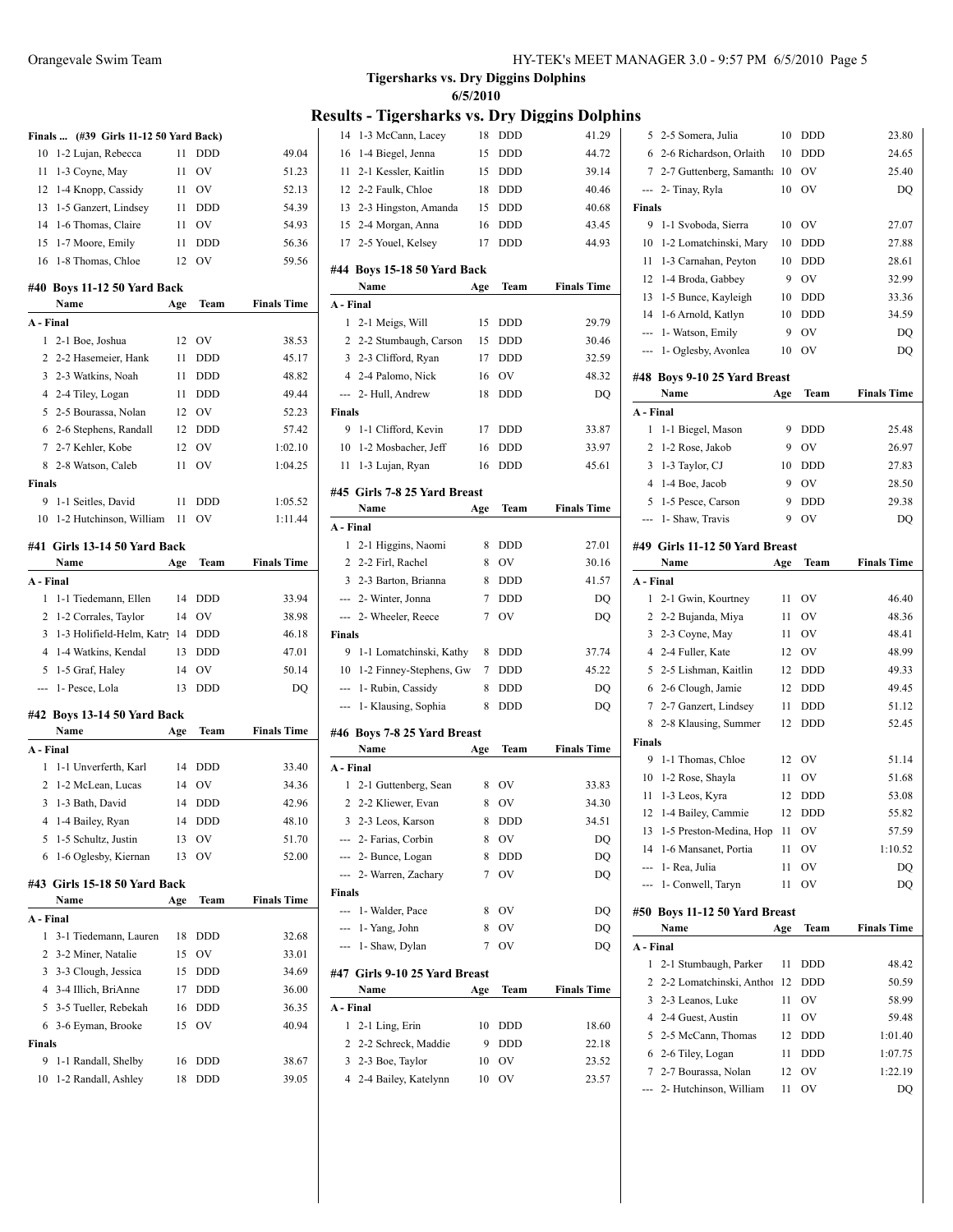|                | Finals  (#50 Boys 11-12 50 Yard Breast) |     |            |                    |
|----------------|-----------------------------------------|-----|------------|--------------------|
| <b>Finals</b>  |                                         |     |            |                    |
| 9              | 1-1 Schultz, Jacob                      | 12  | OV         | 58.99              |
|                | #51 Girls 13-14 50 Yard Breast          |     |            |                    |
|                | Name                                    | Age | Team       | <b>Finals Time</b> |
| A - Final      |                                         |     |            |                    |
| 1              | 1-1 Corrales, Taylor                    | 14  | OV         | 40.97              |
| 2              | 1-2 Watkins, Kaitlin                    | 13  | DDD        | 42.82              |
| 3              | 1-3 Jacquemain, Marcella                | 13  | <b>DDD</b> | 46.31              |
| 4              | 1-4 Miner, Mackenzie                    | 14  | OV         | 46.78              |
| 5              | 1-5 Holifield-Helm, Katry               | 14  | DDD        | 47.53              |
| 6              | 1-6 Watkins, Kendal                     | 13  | <b>DDD</b> | 48.61              |
| 7              | 1-7 Thomasson, Sophia                   | 13  | OV         | 53.86              |
| 8              | 1-8 Guest, Katie                        | 13  | OV         | 53.97              |
|                | #52 Boys 13-14 50 Yard Breast           |     |            |                    |
|                | Name                                    | Age | Team       | <b>Finals Time</b> |
| A - Final      |                                         |     |            |                    |
| 1              | 1-1 Plexico, Ryan                       | 14  | DDD        | 32.79              |
| 2              | 1-2 Klausing, Korey                     | 14  | <b>DDD</b> | 39.71              |
| 3              | 1-3 Hasemeier, Wyatt                    | 13  | <b>DDD</b> | 43.60              |
| $\overline{4}$ | 1-4 Oglesby, Kiernan                    | 13  | OV         | 46.92              |
| 5              | 1-5 Dunlap, Caleb                       | 13  | OV         | 49.89              |
| ---            | 1- Schultz, Justin                      | 13  | OV         | DO                 |
|                |                                         |     |            |                    |
|                | #53 Girls 15-18 50 Yard Breast<br>Name  | Age | Team       | <b>Finals Time</b> |
| A - Final      |                                         |     |            |                    |
| 1              | 2-1 Illich, BriAnne                     | 17  | <b>DDD</b> | 36.86              |
| $\overline{c}$ | 2-2 Stumbaugh, Brooke                   | 17  | DDD        | 37.62              |
| 3              | 2-3 Negrete, Brooke                     | 17  | OV         | 37.93              |
| $\overline{4}$ | 2-4 Ganzert, Shelby                     | 15  | <b>DDD</b> | 38.75              |
| 5              | 2-5 Clark, Chantel                      | 17  | OV         | 38.79              |
| 6              | 2-6 Plexico, Cassandra                  | 17  | <b>DDD</b> | 40.68              |
| <b>Finals</b>  |                                         |     |            |                    |
| 9              | 1-1 Youel, Kelsey                       | 17  | <b>DDD</b> | 41.98              |
| 10             | 1-2 Kessler, Kaitlin                    | 15  | <b>DDD</b> | 45.04              |
| 11             | 1-3 McCann, Lacey                       | 18  | <b>DDD</b> | 50.44              |
|                | 12 1-4 Biegel, Jenna                    | 15  | <b>DDD</b> | 51.49              |
|                |                                         |     |            |                    |
|                | #54 Boys 15-18 50 Yard Breast           |     |            |                    |
|                | Name                                    | Age | Team       | <b>Finals Time</b> |
| A - Final      |                                         |     |            |                    |
| 1              | 2-1 Stumbaugh, Carson                   | 15  | DDD        | 31.84              |
| 2              | 2-2 Hull, Andrew                        | 18  | DDD        | 32.70              |
| 3              | 2-3 Bowen, Bryce                        | 16  | DDD        | 35.21              |
|                | 4 2-4 Clark, Geramy                     | 15  | OV         | 35.47              |
| 5              | 2-5 Fuller, Chris                       | 15  | OV         | 37.60              |
| 6              | 2-6 Vaccaro, Daniel                     | 15  | <b>DDD</b> | 38.03              |
|                | 7 2-7 Dunlap, Joshua                    | 15  | OV         | 38.76              |
| <b>Finals</b>  | 1-1 Watkins, Tyler                      | 15  | DDD        | 38.25              |
|                |                                         |     |            |                    |
| 9<br>10        | 1-2 Lujan, Ryan                         | 16  | DDD        | 44.82              |

|                 | #55 Girls 7-8 50 Yard Free           |     |            |                    |
|-----------------|--------------------------------------|-----|------------|--------------------|
| A - Final       | Name                                 | Age | Team       | <b>Finals Time</b> |
| 1               |                                      | 8   | DDD        | 41.51              |
| 2               | 2-1 Higgins, Naomi<br>2-2 Harm, Ella | 7   | <b>DDD</b> | 50.21              |
| 3               | 2-3 Winter, Jonna                    | 7   | <b>DDD</b> | 58.96              |
| 4               | 2-4 Miles, Markeia                   | 8   | OV         | 59.91              |
| 5               | 2-5 Kline, Haley                     | 7   | <b>DDD</b> | 1:00.85            |
| 6               | 2-6 Burgess, Carly                   | 8   | <b>OV</b>  | 1:00.95            |
| 7               | 2-7 Burrell, Lily                    | 8   | OV         | 1:16.57            |
| 8               | 2-8 Traynor, Grace                   | 7   | OV         | 1:20.55            |
| <b>Finals</b>   |                                      |     |            |                    |
| 9               | 1-1 Williams-Herron, Sky             | 8   | OV         | 45.72              |
| 10              | 1-2 Freer, Jordan                    | 7   | <b>DDD</b> | 1:01.37            |
| 11              | 1-3 Bumgarner, Elle                  | 8   | <b>DDD</b> | 1:08.81            |
| 12              | 1-4 McAdams, Macey                   | 7   | OV         | 1:10.70            |
| 13              | 1-5 Wheeler, Reece                   | 7   | OV         | 1:19.45            |
| 14              | 1-6 Schlag, Alleah                   | 7   | <b>DDD</b> | 1:25.38            |
| 15              | 1-7 Bahramiyan, Sara                 | 7   | OV         | 1:45.13            |
|                 |                                      |     |            |                    |
|                 | #56 Boys 7-8 50 Yard Free            |     |            |                    |
|                 | Name                                 | Age | Team       | <b>Finals Time</b> |
| A - Final       |                                      |     |            |                    |
| 1               | 2-1 De Los Santos, Ryen              | 8   | DDD        | 57.57              |
| 2               | 2-2 Rooney, Liam                     | 7   | <b>OV</b>  | 1:09.04            |
| 3               | 2-3 Farias, Corbin                   | 8   | OV         | 1:13.54            |
| $\overline{4}$  | 2-4 Fernandes, Elijah                | 7   | <b>DDD</b> | 1:15.16            |
| 5               | 2-5 Matthews, Bruce                  | 7   | <b>OV</b>  | 1:25.22            |
| 6               | 2-6 Bunce, Logan                     | 8   | <b>DDD</b> | 1:26.82            |
| $7\phantom{.0}$ | 2-7 Shaw, Dylan                      | 7   | OV         | 1:28.06            |
| Finals          |                                      |     |            |                    |
| 9               | 1-1 Bardasian, Gannon                | 8   | <b>OV</b>  | 1:01.16            |
| 10              | 1-2 McAdams, Dylan                   | 7   | OV         | 1:18.40            |
| 11              | 1-3 Whitehead, Nicholas              | 7   | OV         | 1:47.29            |
| 12              | 1-4 Hann, Noel                       | 8   | OV         | 1:52.06            |
|                 | #57 Girls 9-10 50 Yard Free          |     |            |                    |
|                 | Name                                 | Age | Team       | <b>Finals Time</b> |
| A - Final       |                                      |     |            |                    |
| 1               | 2-1 Bishop, Catherine                | 10  | DDD        | 33.16              |
| 2               | 2-2 Schreck, Maddie                  | 9   | DDD        | 36.91              |
| 3               | 2-3 Richardson, Orlaith              | 10  | DDD        | 38.94              |
| 4               | 2-4 Somera, Julia                    | 10  | DDD        | 41.60              |
| 5               | 2-5 Eilhardt, Lili                   | 9   | OV         | 48.78              |
| 6               | 2-6 Tommasini, Angelina              | 10  | OV         | 48.87              |
| 7               | 2-7 Miner, Malia                     | 9   | OV         | 53.04              |
| ---             | 2- Jones, Mikayla                    | 10  | OV         | DQ                 |
| Finals          |                                      |     |            |                    |
| 9               | 1-1 Isherwood, Katherine             | 10  | DDD        | 47.57              |
| 10              | 1-2 Gautschi, Alexis                 | 10  | DDD        | 51.46              |
| 11              | 1-3 Lujan, Leanna                    | 9   | DDD        | 51.89              |
| 12              | 1-4 Bunce, Kayleigh                  | 10  | DDD        | 54.94              |
| 13              | 1-5 McAdams, Sydney                  | 9   | OV         | 55.97              |
| 14              | 1-6 Stinson, Amanda                  | 9   | OV         | 1:01.46            |
| 15              | 1-7 Whitehead, Sarah                 | 9   | OV         | 1:27.03            |

|                                              | #58 Boys 9-10 50 Yard Free<br>Name | Age      | Team             | <b>Finals Time</b>                                                                                                                                                |
|----------------------------------------------|------------------------------------|----------|------------------|-------------------------------------------------------------------------------------------------------------------------------------------------------------------|
| A - Final                                    |                                    |          |                  |                                                                                                                                                                   |
| 1                                            | 2-1 Owen, Nicholas                 | 10       | DDD              | 42.61                                                                                                                                                             |
| $\overline{2}$                               | 2-2 Savino, Jack                   | 9        | DDD              | 43.85                                                                                                                                                             |
|                                              | 3 2-3 Montieth, Anthony            | 9        | OV               | 46.30                                                                                                                                                             |
|                                              | 4 2-4 Rose, Jakob                  | 9        | OV               | 48.33                                                                                                                                                             |
|                                              | 5 2-5 Taylor, CJ                   | 10       | DDD              | 49.42                                                                                                                                                             |
|                                              | 6 2-6 Perez, Grant                 | 9        | <b>DDD</b>       | 55.59                                                                                                                                                             |
|                                              | 7 2-7 Caron, Reed                  | 9        | OV               | 58.10                                                                                                                                                             |
| 8                                            | 2-8 Shaw, Travis                   | 9        | OV               | 1:02.24                                                                                                                                                           |
| <b>Finals</b>                                |                                    |          |                  |                                                                                                                                                                   |
| 9                                            | 1-1 Dunlap, Ethan                  | 10       | OV               | 1:11.71                                                                                                                                                           |
| 10                                           | 1-2 Tallent, Ethan                 | 9        | OV               | 1:51.42                                                                                                                                                           |
|                                              |                                    |          |                  |                                                                                                                                                                   |
|                                              | #59 Girls 11-12 100 Yard Free      |          |                  |                                                                                                                                                                   |
|                                              | Name                               | Age      | Team             | <b>Finals Time</b>                                                                                                                                                |
| A - Final                                    |                                    |          |                  |                                                                                                                                                                   |
| 1                                            | 2-1 Dummett, Emily                 | 12       | OV               | 1:21.59                                                                                                                                                           |
|                                              | 2 2-2 Hightower, Dayna             | 12       | DDD              | 1:21.91                                                                                                                                                           |
| 3                                            | 2-3 Caravella, Danielle            | 12       | OV               | 1:27.00                                                                                                                                                           |
|                                              | 4 2-4 Klausing, Summer             | 12       | DDD              | 1:31.18                                                                                                                                                           |
| 5                                            | 2-5 Mansanet, Portia               | 11       | OV               | 1:40.74                                                                                                                                                           |
| 6                                            | 2-6 Lujan, Rebecca                 | 11       | <b>DDD</b>       | 1:41.76                                                                                                                                                           |
| 7                                            | 2-7 Bailey, Cammie                 | 12       | <b>DDD</b>       | 1:44.14                                                                                                                                                           |
| 8                                            | 2-8 Graf, Ashley                   | 12       | OV               | 2:00.68                                                                                                                                                           |
| <b>Finals</b>                                |                                    |          |                  |                                                                                                                                                                   |
| 9                                            | 1-1 Warren, Katelyn                | 11       | OV               | 1:39.84                                                                                                                                                           |
| 10                                           | 1-2 Thomas, Claire                 | 11       | OV               | 1:41.42                                                                                                                                                           |
| 11                                           | 1-3 Rose, Shayla                   | 11       | OV               | 1:48.28                                                                                                                                                           |
| 12                                           | 1-4 Conwell, Taryn                 | 11       | OV               | 2:02.14                                                                                                                                                           |
| ---                                          | 1- Knopp, Cassidy                  | 11       | OV               | DQ                                                                                                                                                                |
|                                              | #60 Boys 11-12 100 Yard Free       |          |                  |                                                                                                                                                                   |
|                                              |                                    |          | Team             | <b>Finals Time</b>                                                                                                                                                |
|                                              | Name                               | Age      |                  |                                                                                                                                                                   |
|                                              |                                    |          |                  |                                                                                                                                                                   |
| 1                                            |                                    | 12       |                  |                                                                                                                                                                   |
|                                              | 2-1 Hughes, Sean                   |          | OV               |                                                                                                                                                                   |
| $\overline{2}$<br>3                          | 2-2 Stumbaugh, Parker              | 11<br>12 | <b>DDD</b><br>OV |                                                                                                                                                                   |
| 4                                            | 2-3 Boe, Joshua                    |          |                  |                                                                                                                                                                   |
|                                              | 2-4 Lomatchinski, Anthor           | 12       | DDD              |                                                                                                                                                                   |
| 5                                            | 2-5 Schultz, Jacob                 | 12       | OV               |                                                                                                                                                                   |
|                                              | 6 2-6 Kehler, Kobe                 | 12       | OV               |                                                                                                                                                                   |
|                                              | 7 2-7 Stephens, Randall            | 12       | <b>DDD</b>       |                                                                                                                                                                   |
| 8                                            | 2-8 Bradley, Nicholas              | 12       | <b>DDD</b>       |                                                                                                                                                                   |
| 9                                            |                                    |          |                  |                                                                                                                                                                   |
|                                              | 1-1 Guest, Austin                  | 11       | OV               |                                                                                                                                                                   |
| 10                                           | 1-2 Leanos, Luke                   | 11       | OV               |                                                                                                                                                                   |
|                                              | #61 Girls 13-14 100 Yard Free      |          |                  |                                                                                                                                                                   |
|                                              | Name                               | Age      | Team             |                                                                                                                                                                   |
|                                              |                                    |          |                  |                                                                                                                                                                   |
| 1                                            | 1-1 Watkins, Kaitlin               | 13       | DDD              |                                                                                                                                                                   |
| 2                                            | 1-2 Valtman, Stefany               | 14       | OV               |                                                                                                                                                                   |
| A - Final<br><b>Finals</b><br>A - Final<br>3 | 1-3 Pesce, Lola                    | 13       | DDD              | 1:07.02<br>1:17.26<br>1:20.24<br>1:39.94<br>1:40.98<br>1:42.93<br>1:46.11<br>1:51.11<br>1:33.84<br>1:54.08<br><b>Finals Time</b><br>1:11.41<br>1:12.08<br>1:23.32 |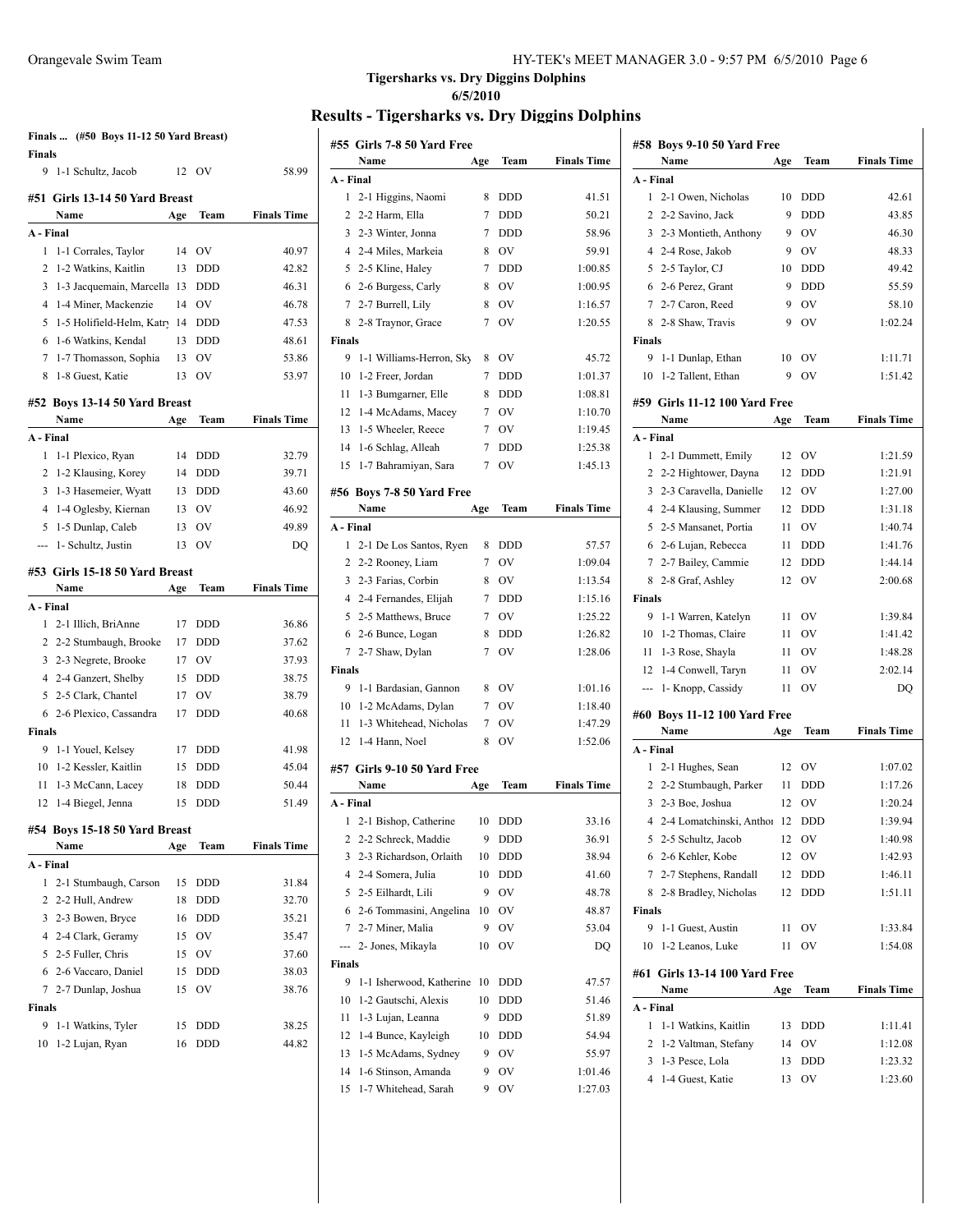|                |                                            |     |            | R                  |
|----------------|--------------------------------------------|-----|------------|--------------------|
|                | A - Final  (#61 Girls 13-14 100 Yard Free) |     |            |                    |
| 5              | 1-5 Moore, Megan                           | 13  | <b>DDD</b> | 1:26.42            |
| 6              | 1-6 Thomasson, Sophia                      | 13  | OV         | 1:31.61            |
| 7              | 1-7 Morgan, Abigail                        | 14  | <b>DDD</b> | 1:46.01            |
| 8              | 1-8 Graf, Haley                            | 14  | <b>OV</b>  | 1:55.94            |
|                | #62 Boys 13-14 100 Yard Free               |     |            |                    |
|                | Name                                       | Age | Team       | <b>Finals Time</b> |
| A - Final      |                                            |     |            |                    |
| 1              | 1-1 Eyman, Ryan                            | 14  | OV         | 56.65              |
| 2              | 1-2 Unverferth, Karl                       | 14  | <b>DDD</b> | 57.36              |
| 3              | 1-3 McLean, Lucas                          | 14  | OV         | 1:01.27            |
| 4              | 1-4 Asbenson, Rydell                       | 13  | OV         | 1:15.59            |
| 5              | 1-5 Hasemeier, Wyatt                       | 13  | <b>DDD</b> | 1:16.74            |
| 6              | 1-6 Dunlap, Caleb                          | 13  | OV         | 1:36.60            |
| ---            | 1- Bailey, Ryan                            | 14  | <b>DDD</b> | DQ                 |
|                | #63 Girls 15-18 100 Yard Free              |     |            |                    |
|                | Name                                       | Age | Team       | <b>Finals Time</b> |
| A - Final      |                                            |     |            |                    |
| 1              | 2-1 Miner, Natalie                         | 15  | <b>OV</b>  | 59.89              |
| 2              | 2-2 Tiedemann, Lauren                      | 18  | <b>DDD</b> | 1:01.92            |
| 3              | 2-3 Hurwitt, Kaitlyn                       | 18  | <b>DDD</b> | 1:03.19            |
| 4              | 2-4 Klas, Rachel                           | 17  | <b>DDD</b> | 1:03.79            |
| 5              | 2-5 Murrow, Kelsi                          | 17  | <b>DDD</b> | 1:09.21            |
| 6              | 2-6 Eyman, Brooke                          | 15  | OV         | 1:17.75            |
| <b>Finals</b>  |                                            |     |            |                    |
| 9              | 1-1 Plexico, Cassandra                     | 17  | DDD        | 1:10.40            |
|                | 10 1-2 Faulk, Chloe                        | 18  | <b>DDD</b> | 1:10.95            |
| 11             | 1-3 Hingston, Amanda                       | 15  | <b>DDD</b> | 1:13.35            |
| 12             | 1-4 Morgan, Anna                           | 16  | DDD        | 1:19.41            |
|                | #64 Boys 15-18 100 Yard Free               |     |            |                    |
|                | Name                                       | Age | Team       | <b>Finals Time</b> |
| A - Final      |                                            |     |            |                    |
| 1              | 2-1 Vaccaro, Aaron                         | 18  | <b>DDD</b> | 49.91              |
| $\mathbf{2}$   | 2-2 Pope, Daniel                           | 16  | <b>DDD</b> | 55.03              |
| 3              | 2-3 Bowen, Bryce                           | 16  | <b>DDD</b> | 57.70              |
| $\overline{4}$ | 2-4 Clifford, Ryan                         | 17  | <b>DDD</b> | 58.89              |
| 5              | 2-5 Clark, Geramy                          | 15  | OV         | 59.11              |
| 6              | 2-6 Mower, Tyler                           | 17  | OV         | 1:04.99            |
| 7              | 2-7 Fuller, Chris                          | 15  | OV         | 1:08.62            |
| 8              | 2-8 Palomo, Nick                           | 16  | ov         | 1:17.49            |
| <b>Finals</b>  |                                            |     |            |                    |
| 9              | 1-1 Mosbacher, Jeff                        | 16  | <b>DDD</b> | 59.04              |
| 10             | 1-2 Clifford, Kevin                        | 17  | DDD        | 1:05.68            |
| 11             | 1-3 Watkins, Tyler                         | 15  | DDD        | 1:09.45            |
|                | #65 Girls 7-8 25 Yard Fly                  |     |            |                    |
|                | Name                                       | Age | Team       | <b>Finals Time</b> |
|                |                                            |     |            |                    |
|                |                                            |     |            |                    |
| 1              | 2-1 Higgins, Naomi                         | 8   | DDD        | 23.78              |
| 2              | 2-2 Williams-Herron, Sky                   | 8   | OV         | 28.37              |
| 3              | 2-3 Tucker, Payton                         | 8   | OV         | 29.52              |
| A - Final<br>4 | 2-4 Winter, Jonna                          | 7   | DDD<br>OV  | 32.83              |

| 6              | 2-6 Kline, Haley           | 7   | DDD        | 35.63              |
|----------------|----------------------------|-----|------------|--------------------|
| 7              | 2-7 Winter, Ashlyn         | 7   | DDD        | 37.15              |
| Finals         |                            |     |            |                    |
| 9              | 1-1 Lomatchinski, Kathy    | 8   | DDD        | 28.34              |
| 10             | 1-2 Barton, Brianna        | 8   | <b>DDD</b> | 43.82              |
| ---            | 1- Klausing, Sophia        | 8   | <b>DDD</b> | DQ                 |
| ---            | 1- Wheeler, Reece          | 7   | OV         | DQ                 |
|                |                            |     |            |                    |
|                | #66 Boys 7-8 25 Yard Fly   |     |            |                    |
|                | Name                       | Age | Team       | <b>Finals Time</b> |
| A - Final      |                            |     |            |                    |
| 1              | 1-1 Kliewer, Evan          | 8   | OV         | 38.24              |
| 2              | 1-2 Hann, Noel             | 8   | OV         | 53.63              |
| ---            | 1- De Los Santos, Ryen     | 8   | <b>DDD</b> | DQ                 |
| ---            | 1- Carnahan, Colin         | 7   | <b>DDD</b> | DQ                 |
| ---            | 1- Rooney, Liam            | 7   | OV         | DQ                 |
| ---            | 1- Heath, Jackson          | 7   | OV         | DQ                 |
| ---            | 1- Farias, Corbin          | 8   | OV         | DQ                 |
|                | #67 Girls 9-10 25 Yard Fly |     |            |                    |
|                | Name                       | Age | Team       | <b>Finals Time</b> |
| A - Final      |                            |     |            |                    |
| 1              | 2-1 Ling, Erin             | 10  | <b>DDD</b> | 17.86              |
| 2              | 2-2 Vaccaro, Grace         | 9   | <b>DDD</b> | 18.81              |
| 3              | 2-3 Svoboda, Sierra        | 10  | OV         | 19.83              |
|                | 4 2-4 Rocamore, Elaine     | 10  | OV         | 20.91              |
| 5              | 2-5 Haynie, Emily          | 9   | <b>DDD</b> | 21.55              |
| 6              | 2-6 Yang, Madeline         | 10  | OV         | 22.89              |
| 7              | 2-7 Boe, Taylor            | 10  | OV         | 23.74              |
| 8              | 2-8 Isherwood, Katherine   | 10  | DDD        | 27.94              |
| Finals         |                            |     |            |                    |
| 9              | 1-1 Winter, Skylar         | 9   | <b>DDD</b> | 22.01              |
| 10             | 1-2 Fuller, Belle          | 9   | <b>OV</b>  | 29.29              |
|                |                            |     |            |                    |
| 11             | 1-3 Broda, Gabbey          | 9   | <b>OV</b>  | 29.68              |
| 12             | 1-4 Klas, Grace            | 10  | <b>DDD</b> | 30.03              |
| 13             | 1-5 Arnold, Katlyn         | 10  | DDD        | 31.17              |
| 14             | 1-6 Jones, Mikayla         | 10  | OV         | 33.87              |
| 15             | 1-7 Watson, Emily          | 9   | OV         | 35.75              |
| 16             | 1-8 Morkowski, Trista      | 9   | <b>DDD</b> | 36.45              |
|                | #68 Boys 9-10 25 Yard Fly  |     |            |                    |
|                | Name                       | Age | Team       | <b>Finals Time</b> |
| A - Final      |                            |     |            |                    |
| 1              | 2-1 Biegel, Mason          | 9   | <b>DDD</b> | 19.26              |
| $\overline{c}$ | 2-2 Boe, Jacob             | 9   | OV         | 22.80              |
| 3              | 2-3 Holifield-Helm, Marc   | 10  | DDD        | 25.15              |
| $\overline{4}$ |                            |     |            |                    |
|                | 2-4 Owen, Nicholas         | 10  | <b>DDD</b> | 28.56              |
| ---            | 2- Savino, Jack            | 9   | <b>DDD</b> | DQ                 |
| ---            | 2- Holden, Max             | 9   | OV         | DQ                 |
| ---            | 2- Bourassa, Adrien        | 10  | OV         | DQ                 |
| Finals         |                            |     |            |                    |
| 9              | 1-1 Bardasian, Zachary     | 10  | OV         | 34.91              |
| 10             | 1-2 Bumgarner, Isaac       | 10  | DDD        | 42.25              |
| ---            | 1- Perez, Grant            | 9   | DDD        | DQ                 |

|                                                 | #69  Girls 11-12 50 Yard Fly |     |                |                    |  |  |  |
|-------------------------------------------------|------------------------------|-----|----------------|--------------------|--|--|--|
|                                                 | Name                         | Age | Team           | <b>Finals Time</b> |  |  |  |
| A - Final                                       |                              |     |                |                    |  |  |  |
| $\mathbf{1}$                                    | 2-1 Dummett, Emily           | 12  | <b>OV</b>      | 41.21              |  |  |  |
| $\overline{2}$                                  | 2-2 Clough, Jamie            | 12  | <b>DDD</b>     | 41.97              |  |  |  |
| 3                                               | 2-3 Gwin, Kourtney           | 11  | <b>OV</b>      | 42.49              |  |  |  |
| $\overline{4}$                                  | 2-4 Rogers, Sarah            | 12  | <b>DDD</b>     | 43.47              |  |  |  |
| 5                                               | 2-5 Morkowski, Anika         | 12  | <b>DDD</b>     | 44.68              |  |  |  |
|                                                 | 6 2-6 Bennett, Elizabeth     | 11  | <b>DDD</b>     | 48.90              |  |  |  |
| $\tau$                                          | 2-7 Caravella, Danielle      | 12  | OV             | 48.96              |  |  |  |
| ---                                             | 2- Higby, Cora               | 12  | OV             | DO                 |  |  |  |
|                                                 |                              |     |                |                    |  |  |  |
| <b>Finals</b><br>9<br><b>DDD</b><br>49.88<br>11 |                              |     |                |                    |  |  |  |
| 10                                              | 1-1 Lujan, Rebecca           | 11  | OV             | 59.47              |  |  |  |
| 11                                              | 1-2 Rose, Shayla             | 11  | <b>DDD</b>     | 1:00.36            |  |  |  |
|                                                 | 1-3 Moore, Emily             |     |                |                    |  |  |  |
|                                                 | #70 Boys 11-12 50 Yard Fly   |     |                |                    |  |  |  |
|                                                 | Name                         | Age | Team           | <b>Finals Time</b> |  |  |  |
| A - Final                                       |                              |     |                |                    |  |  |  |
| 1                                               | 1-1 Hughes, Sean             | 12  | O <sub>V</sub> | 34.57              |  |  |  |
| 2                                               | 1-2 Hasemeier, Hank          | 11  | <b>DDD</b>     | 43.85              |  |  |  |
| 3                                               | 1-3 Watkins, Noah            | 11  | <b>DDD</b>     | 54.78              |  |  |  |
|                                                 | 4 1-4 Seitles, David         | 11  | <b>DDD</b>     | 1:05.48            |  |  |  |
| ---                                             | 1- Bradley, Nicholas         | 12  | <b>DDD</b>     | DO                 |  |  |  |
|                                                 |                              |     |                |                    |  |  |  |
|                                                 | #71 Girls 13-14 50 Yard Fly  |     |                |                    |  |  |  |
|                                                 | Name                         | Age | Team           | <b>Finals Time</b> |  |  |  |
| A - Final                                       |                              |     |                |                    |  |  |  |
| $\mathbf{1}$                                    | 1-1 Tiedemann, Ellen         | 14  | DDD            | 31.04              |  |  |  |
| $\overline{2}$                                  | 1-2 Valtman, Stefany         | 14  | OV             | 35.09              |  |  |  |
| 3                                               | 1-3 Negrete, Alexa           | 13  | OV             | 38.13              |  |  |  |
| $\overline{4}$                                  | 1-4 Jacquemain, Marcella     | 13  | DDD            | 42.82              |  |  |  |
| 5                                               | 1-5 Morgan, Abigail          | 14  | DDD            | 49.90              |  |  |  |
| 6                                               | 1-6 Moore, Megan             | 13  | <b>DDD</b>     | 52.45              |  |  |  |
|                                                 | #72 Boys 13-14 50 Yard Fly   |     |                |                    |  |  |  |
|                                                 | Name                         | Age | Team           | <b>Finals Time</b> |  |  |  |
| A - Final                                       |                              |     |                |                    |  |  |  |
| 1                                               | 1-1 Eyman, Ryan              | 14  | OV             | 29.34              |  |  |  |
| 2                                               | 1-2 Plexico, Ryan            | 14  | <b>DDD</b>     | 29.97              |  |  |  |
|                                                 | 1-3 Bath, David              | 14  |                | 33.94              |  |  |  |
| 3<br>4                                          |                              | 14  | DDD            | 49.54              |  |  |  |
|                                                 | 1-4 Bailey, Ryan             |     | DDD            |                    |  |  |  |
|                                                 | #73 Girls 15-18 50 Yard Fly  |     |                |                    |  |  |  |
|                                                 | Name                         | Age | Team           | <b>Finals Time</b> |  |  |  |
| A - Final                                       |                              |     |                |                    |  |  |  |
| 1                                               | 2-1 Negrete, Brooke          | 17  | OV             | 30.93              |  |  |  |
| 2                                               | 2-2 Tueller, Rebekah         | 16  | DDD            | 31.16              |  |  |  |
| 3                                               | 2-3 Randall, Kara            | 17  | DDD            | 31.21              |  |  |  |
| $\overline{4}$                                  | 2-4 Youel, Alison            | 17  | DDD            | 31.71              |  |  |  |
| 5                                               | 2-5 Murrow, Kelsi            | 17  | DDD            | 33.48              |  |  |  |
| Finals                                          |                              |     |                |                    |  |  |  |
| 9                                               | 1-1 Klas, Rachel             | 17  | DDD            | 35.34              |  |  |  |
| 10                                              | 1-2 Faulk, Chloe             | 18  | DDD            | 37.17              |  |  |  |
| 11                                              | 1-3 Randall, Shelby          | 16  | DDD            | 39.38              |  |  |  |
| 12                                              | 1-4 Morgan, Anna             | 16  | DDD            | 40.71              |  |  |  |
|                                                 |                              |     |                |                    |  |  |  |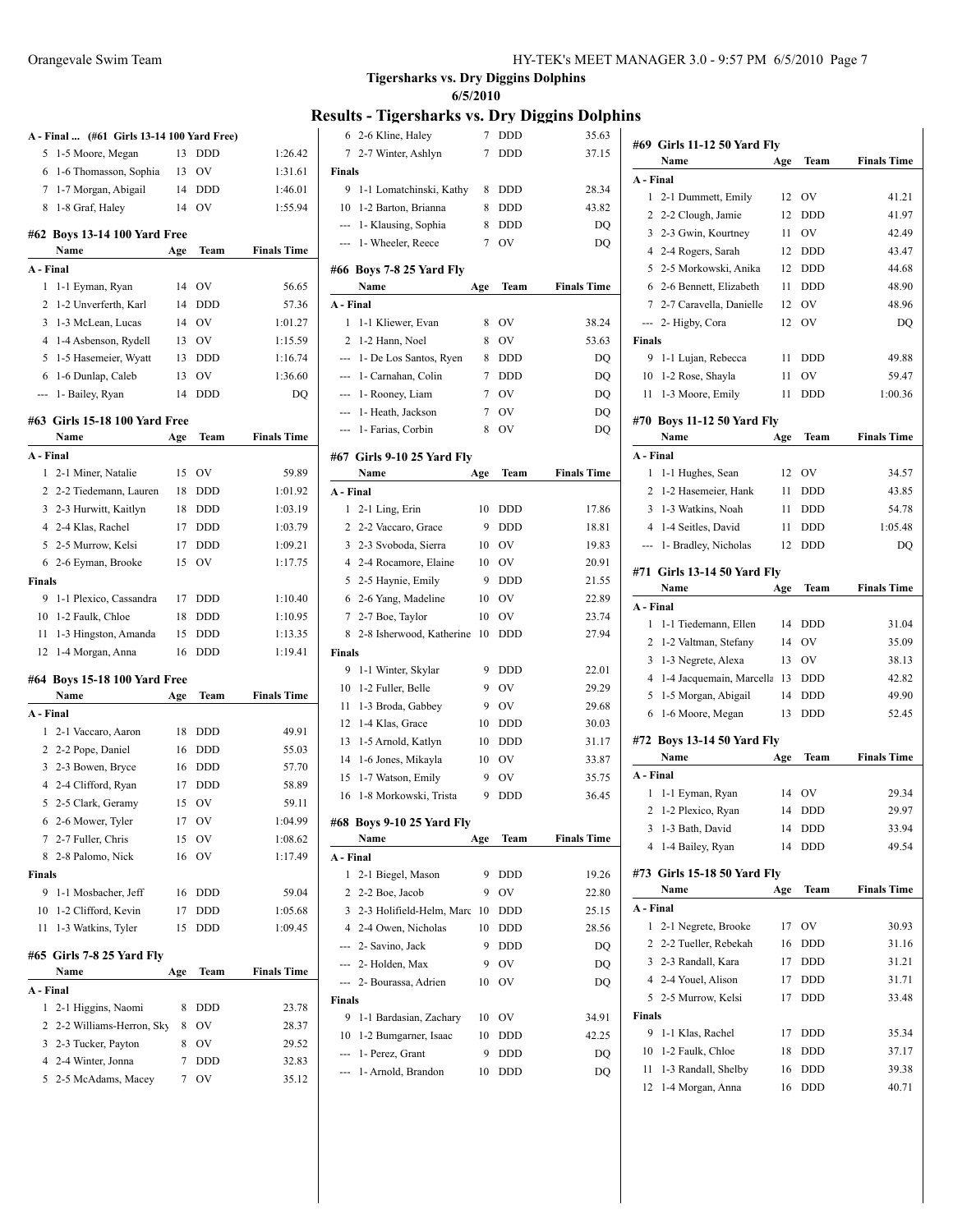|                | #74 Boys 15-18 50 Yard Fly        |     |                    |                           |
|----------------|-----------------------------------|-----|--------------------|---------------------------|
|                | Name                              | Age | Team               | <b>Finals Time</b>        |
| A - Final      |                                   |     |                    |                           |
| 1              | 1-1 Vaccaro, Aaron                | 18  | DDD                | 24.15                     |
| 2              | 1-2 Meigs, Will                   | 15  | <b>DDD</b>         | 27.82                     |
| 3              | 1-3 Pope, Daniel                  | 16  | <b>DDD</b>         | 28.15                     |
| 4              | 1-4 Mosbacher, Jeff               | 16  | <b>DDD</b>         | 30.22                     |
| 5              | 1-5 Mower, Tyler                  | 17  | OV                 | 31.05                     |
|                | #75 Girls 7-8 100 Yard Free Relay |     |                    |                           |
|                | Team                              |     | Relay              | <b>Finals Time</b>        |
| A - Final      |                                   |     |                    |                           |
| 1              | $1-1$ DDD                         |     | A                  | 1:31.57                   |
|                | Harm, Ella 7                      |     | Freer, Jordan 7    |                           |
|                | Bumgarner, Elle 8                 |     | Higgins, Naomi 8   |                           |
| $\overline{c}$ | $1-2$ DDD                         |     | B                  | 1:49.75                   |
|                | Kline, Haley 7                    |     | Winter, Jonna 7    |                           |
|                | Barton, Brianna 8                 |     | Winter, Ashlyn 7   |                           |
| 3              | 1-3 OV                            |     | A                  | 1:55.29                   |
|                | Tucker, Payton 8                  |     |                    | Williams-Herron, Skyler 8 |
|                | Anderson, Faith 8                 |     | McAdams, Macey 7   |                           |
| 4              | $1-4$ OV                          |     | C                  | 2:37.23                   |
|                | Miles, Markeia 8                  |     | Firl, Rachel 8     |                           |
|                | Harris, Angel 7                   |     | Bahramiyan, Sara 7 |                           |
|                | $1 - OV$                          |     | B                  | DO                        |
|                | Burrell, Lily 8                   |     | Tobin, Kylee 8     |                           |
|                | Burgess, Carly 8                  |     | Wheeler, Reece 7   |                           |
|                | #76 Boys 7-8 100 Yard Free Relay  |     |                    |                           |
|                | Team                              |     | Relay              | <b>Finals Time</b>        |
| A - Final      |                                   |     |                    |                           |
| 1              | $1-1$ OV                          |     | A                  | 1:46.13                   |
|                | Guttenberg, Sean 8                |     | Kliewer, Evan 8    |                           |
|                | Warren, Zachary 7                 |     | Walder, Pace 8     |                           |

| $\frac{1}{1}$         | $m$ uruvi, 1 uvv $v$  |         |
|-----------------------|-----------------------|---------|
| 2 1-2 DDD             | A                     | 1:58.89 |
| Fernandes, Elijah 7   | Bunce, Logan 8        |         |
| Leos, Karson 8        | De Los Santos, Ryen 8 |         |
| $3 \t1-3$ OV          | C                     | 2:29.88 |
| McAdams, Dylan 7      | Toscano, Vincent 7    |         |
| Hann, Noel 8          | Shaw, Dylan 7         |         |
| 4 1-4 OV              | В                     | 2:40.70 |
| Heath, Jackson 7      | Yang, John 8          |         |
| Whitehead, Nicholas 7 | Rooney, Liam 7        |         |
|                       |                       |         |

#### **#77 Girls 9-10 200 Yard Free Relay Team Relay Finals Time**

| A - Final |                         |                        |         |
|-----------|-------------------------|------------------------|---------|
| 1.        | $2-1$ DDD               | A                      | 2:27.03 |
|           | Ling, Erin 10           | Schreck. Maddie 9      |         |
|           | Vaccaro, Grace 9        | Bishop, Catherine 10   |         |
|           | $2\;2-2\;0V$            | A                      | 2:39.15 |
|           | Yang, Madeline 10       | Bailey, Katelynn 10    |         |
|           | Svoboda, Sierra 10      | Rocamore, Elaine 10    |         |
|           | $3\quad 2-3$ DDD        | В                      | 2:54.41 |
|           | Somera, Julia 10        | Haynie, Emily 9        |         |
|           | Isherwood, Katherine 10 | Richardson, Orlaith 10 |         |
|           |                         |                        |         |

## **Tigersharks vs. Dry Diggins Dolphins 6/5/2010**

|               | 4 2-4 OV                                    | B<br>3:06.10                | #80 Boys 11-12 200 Yard Free Relay         |                             |
|---------------|---------------------------------------------|-----------------------------|--------------------------------------------|-----------------------------|
|               | Guttenberg, Samantha 10                     | Oglesby, Avonlea 10         | Team                                       | Relay<br><b>Finals Time</b> |
|               | Wallace, Kristen 9                          | Boe, Taylor 10              | A - Final                                  |                             |
|               | 5 2-5 DDD                                   | $\mathcal{C}$<br>3:15.01    | $1 - 1 - 1$ OV                             | 2:26.45<br>A                |
|               | Hudak, Jana 10                              | Arnold, Jacqueline 10       | Boe, Joshua 12                             | Schultz, Jacob 12           |
|               | Klas, Grace 10                              | Gautschi, Alexis 10         | Guest, Austin 11                           | Hughes, Sean 12             |
|               | $62-6$ OV                                   | D<br>3:30.91                | 2 1-2 DDD                                  | 2:26.70<br>A                |
|               | McAdams, Sydney 9                           | Fuller, Belle 9             | Hasemeier, Hank 11                         | Watkins, Noah 11            |
|               | Miner, Malia 9                              | Jones, Mikayla 10           | McCann, Thomas 12                          | Stumbaugh, Parker 11        |
|               | $72-7$ OV                                   | C<br>x3:42.33               | 3 1-3 DDD                                  | B<br>3:04.43                |
|               | Tommasini, Angelina 10                      | Tinay, Ryla 10              | Lomatchinski, Anthony 12                   | Tiley, Logan 11             |
|               | Eilhardt, Lili 9                            | Broda, Gabbey 9             | Bradley, Nicholas 12                       | Stephens, Randall 12        |
|               | 8 2-8 DDD                                   | D<br>x3:55.81               | 4 1-4 OV                                   | B<br>3:21.69                |
|               | Lomatchinski, Mary 10                       | Carnahan, Peyton 10         | Hutchinson, William 11                     | Kehler, Kobe 12             |
|               | Morkowski, Trista 9                         | Bunce, Kayleigh 10          | Leanos, Luke 11                            | Watson, Caleb 11            |
| <b>Finals</b> |                                             |                             |                                            |                             |
|               | 9 1-1 OV                                    | E<br>x3:54.90               | #81 Girls 13-14 200 Yard Free Relay        |                             |
|               | Stinson, Amanda 9                           | Watson, Emily 9             | Team                                       | <b>Finals Time</b><br>Relay |
|               | Wheeler, Mailani 10                         | Rorling, Madison 9          | A - Final                                  |                             |
|               | 10 1-2 OV                                   | F<br>x4:04.57               | 1 1-1 DDD                                  | A<br>2:10.22                |
|               | Whitehead, Sarah 9                          | Zimmer, Hannah 9            | Watkins, Kaitlin 13                        | Holifield-Helm, Katryna 14  |
|               | Teese, Chloe 10                             | Gunsauls, Selina 10         | Jacquemain, Marcella 13                    | Tiedemann, Ellen 14         |
|               |                                             |                             | 2 1-2 OV                                   | A<br>2:14.89                |
|               | #78 Boys 9-10 200 Yard Free Relay<br>Team   | Relay<br><b>Finals Time</b> | Negrete, Alexa 13                          | Corrales, Taylor 14         |
| A - Final     |                                             |                             | Miner, Mackenzie 14                        | Valtman, Stefany 14         |
|               | 1 1-1 DDD                                   | 2:58.25<br>A                | 3 1-3 DDD                                  | B<br>2:37.39                |
|               |                                             |                             | Pesce, Lola 13                             | Watkins, Kendal 13          |
|               | Holifield-Helm, Marcus 10 Owen, Nicholas 10 |                             | Moore, Megan 13                            | Morgan, Abigail 14          |
|               | Pesce, Carson 9                             | Biegel, Mason 9             |                                            |                             |
|               |                                             |                             |                                            |                             |
|               | 2 1-2 OV                                    | A<br>3:16.05                | #82 Boys 13-14 200 Yard Free Relay<br>Team |                             |
|               | Rose, Jakob 9                               | Shaw, Travis 9              |                                            | <b>Finals Time</b><br>Relay |
|               | Caron, Reed 9                               | Boe, Jacob 9                | A - Final                                  | A                           |
|               | 3 1-3 DDD                                   | 3:35.11<br>B                | *1 1-1 DDD                                 | 2:00.13                     |
|               | Savino, Jack 9                              | Perez, Grant 9              | Unverferth, Karl 14                        | Klausing, Korey 14          |
|               | Bumgarner, Isaac 10                         | Taylor, CJ 10               | Bailey, Ryan 14                            | Plexico, Ryan 14            |
|               | #79 Girls 11-12 200 Yard Free Relay         |                             | $*1$ 1-1 OV                                | A<br>2:00.13                |
|               | Team                                        | <b>Finals Time</b><br>Relay | McLean, Lucas 14                           | Schultz, Justin 13          |
| A - Final     |                                             |                             | Asbenson, Rydell 13                        | Eyman, Ryan 14              |
|               | 1 1-1 DDD                                   | 2:21.62<br>A                | #83 Girls 15-18 200 Yard Free Relay        |                             |
|               | Morkowski, Anika 12                         | Rogers, Sarah 12            | Team                                       | Relay<br><b>Finals Time</b> |
|               | Hightower, Dayna 12                         | Lishman, Kaitlin 12         | A - Final                                  |                             |
|               | 2 1-2 OV                                    | A<br>2:21.92                | 1 1-1 DDD                                  | 1:54.13<br>A                |
|               | Dummett, Emily 12                           | Bujanda, Miya 11            | Youel, Alison 17                           | Clough, Jessica 15          |
|               | Higby, Cora 12                              | Gwin, Kourtney 11           | Klas, Rachel 17                            | Tiedemann, Lauren 18        |
|               | 3 1-3 DDD                                   | B<br>2:33.71                | 2 1-2 OV                                   | A<br>1:57.67                |
|               | Bennett, Elizabeth 11                       | Leos, Kyra 12               | Miner, Natalie 15                          | Eyman, Brooke 15            |
|               | Klausing, Summer 12                         | Clough, Jamie 12            | Clark, Chantel 17                          | Negrete, Brooke 17          |
|               | 4 1-4 OV                                    | B<br>2:46.82                | 3 1-3 DDD                                  | C<br>2:03.17                |
|               | Fuller, Kate 12                             | Mansanet, Portia 11         | Plexico, Cassandra 17                      | Tueller, Rebekah 16         |
|               | Graf, Ashley 12                             | Caravella, Danielle 12      | Kessler, Kaitlin 15                        | Ganzert, Shelby 15          |
|               | 5 1-5 OV                                    | $\mathbf C$<br>2:55.58      | 4 1-4 DDD                                  | B<br>2:14.75                |
|               | Thomas, Claire 11                           | Thomas, Chloe 12            | Illich, BriAnne 17                         | Randall, Kara 17            |
|               | Preston-Medina, Hope 11                     | Coyne, May 11               | Stumbaugh, Brooke 17                       | Murrow, Kelsi 17            |
|               | 6 1-6 DDD                                   | C<br>3:03.60                | 5 1-5 DDD                                  | D<br>x2:18.57               |
|               | Bailey, Cammie 12                           | Moore, Emily 11             | Randall, Shelby 16                         | Biegel, Jenna 15            |
|               | Ganzert, Lindsey 11                         | Lujan, Rebecca 11           | McCann, Lacey 18                           | Randall, Ashley 18          |